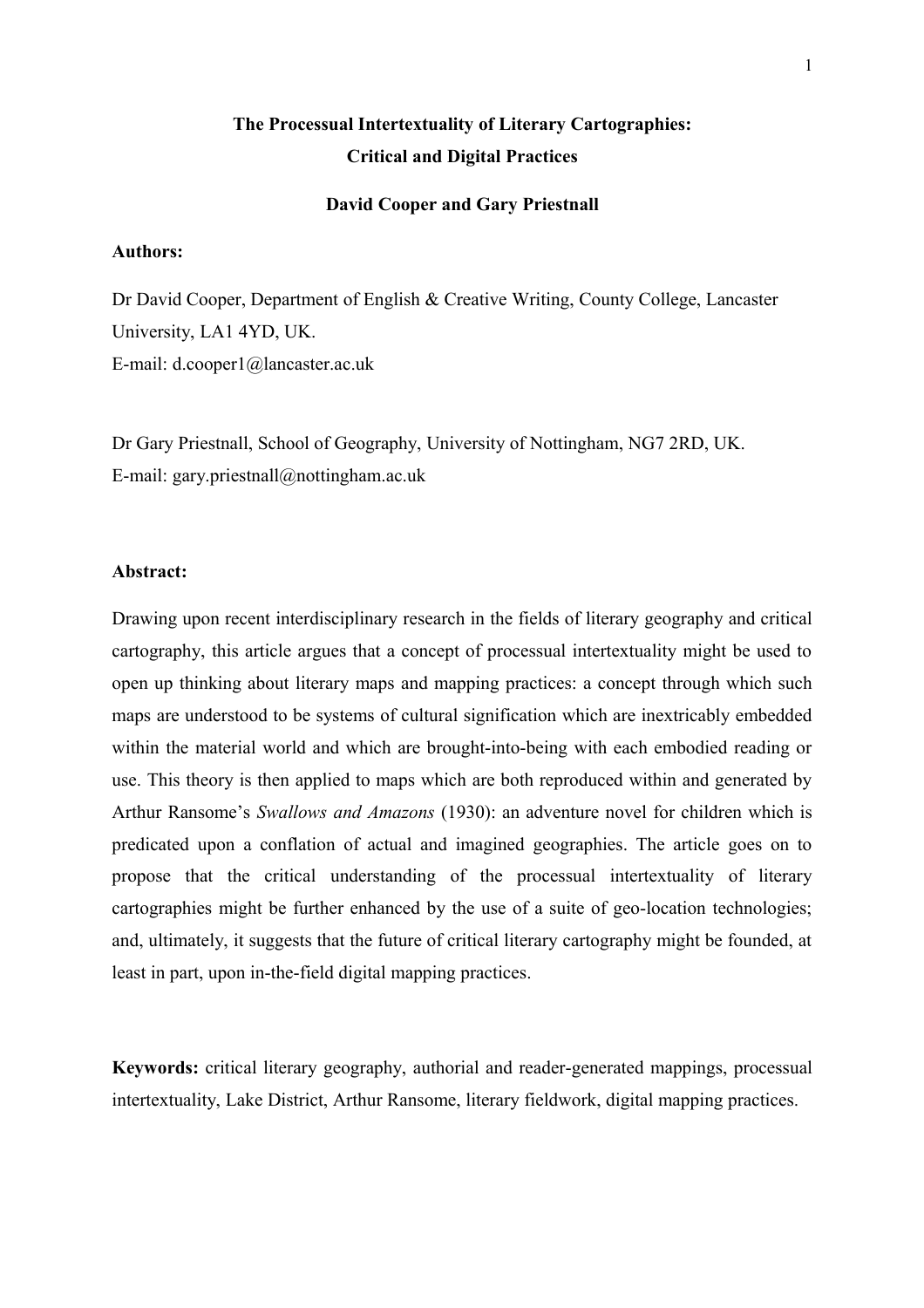#### **Introduction: Authorial and Reader-Generated Mappings**

In a key positional essay published in *New Formations* in 2005/6, Andrew Thacker traces 'a brief genealogy' of spatial literary criticism and interrogates the conceptual possibilities (and problems) associated with a methodology he labels 'critical literary geography' (Thacker, 2005/6, p. 56). Thacker begins his exploration of this interdisciplinary paradigm by acknowledging the proliferation of mapping metaphors and strategies within literary studies and, more generally, across the humanities and social sciences: a proliferation which can perhaps be traced back to Frederic Jameson's preoccupation with 'cognitive mapping' (Thacker, 2005/6, p. 57). For Thacker, however, a critical literary geography ought to be predicated, at least in part, upon consideration of cartographic theory, practices and processes. That is to say, there is a need to acknowledge the helpful malleability of the mapping metaphor but, at the same time, to think more precisely about the synergies and tensions between textual and cartographic representations of geographical space. If the spatial critic is to act upon Thacker's prompt, then, it is possible to place his or her critical practice in two broadly defined categories: authorial and reader-generated mappings. <sup>[1](#page-22-0)</sup> First of all, he or she may read authorial maps: those cartographic representations of space which are embedded within the published text but which are, more often than not, 'seemingly peripheral [para]textual features to the central narrative' (Thacker, 2005/6, p. 64). By extension, he or she may she wonder about 'the epistemological status of such pictorial maps that accompany writing'(Thacker, 2005/6, p. 64). <sup>2</sup> Alternatively, the critic may follow the exploratory example set by Franco Moretti in order to *produce* his or her own maps: literary cartographies based upon the spatial interpretation of a particular text or texts (Moretti, 1998). In spite of the differing emphases, the spatial critic, in both cases, moves away from metaphorical mapping to consider the complex imaginative geographies produced by planesurface cartographies and, by extension, to reflect upon the relationship between textual and mapped space.

This article seeks to showcase these interrelated forms of critical practice through an exploration of the Lake District literary cartography famously associated with the twentiethcentury English children's novelist, Arthur Ransome (1884-1967). In one sense, we are concerned with articulating a concept of processual intertextuality with which to facilitate further thinking about the readerly engagement with the authorial maps published in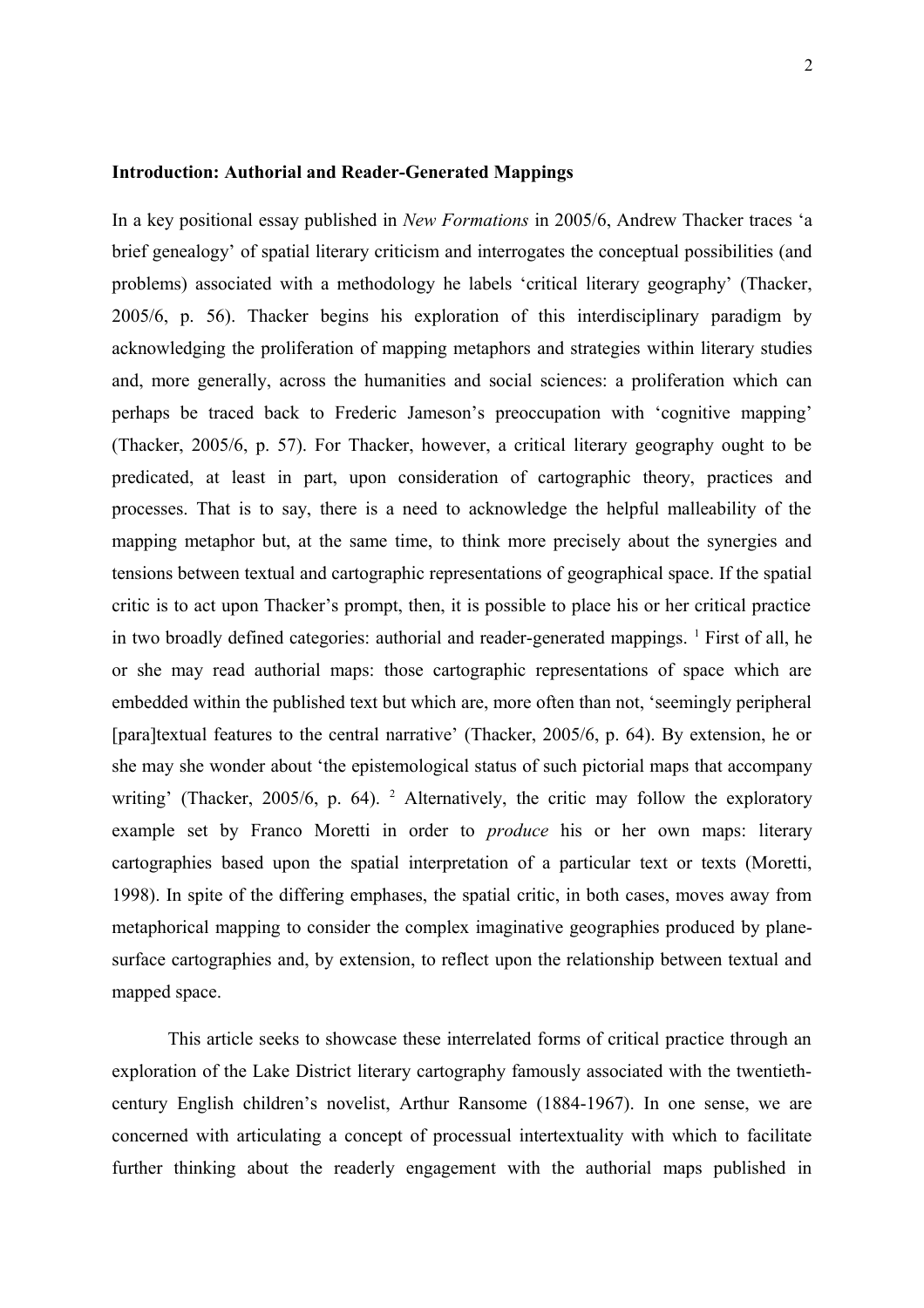Ransome's most celebrated work of Lakeland fiction, *Swallows and Amazons* (1930). At the same time, however, we are interested in how this theory of processual intertextuality might be productively applied to reader-generated cartographic retracings of Ransome's imaginative geographies. Part of this paper, then, is dedicated to a theorised engagement with the work of, and extant spatial responses to, this key literary map-maker. The critical emphasis of the article is then recalibrated, though, to focus upon the ways in which the methodological possibilities of literary cartography might be expanded through the use of digital technologies. It is argued that the use of such technologies might aid the critical interpretation of maps embedded within published landscape writings such as Ransome's *Swallows and Amazons*; and, alongside this, it is suggested that access to these technologies might also point the way towards new developments in the creation of reader-generated literary maps. Crucially, the paper proposes that the interdisciplinary research of the spatial critic might be enriched through a progression from the use of Geographic Information Systems (GIS) technology to hand-held devices to be used in literary fieldwork. The latter part of this paper, therefore, is self-consciously exploratory as we suggest some ways in which the emerging field of literary cartography might be advanced through the dynamic integration of both new technologies and in-the-field research practices. Before advancing these imbricated forms of critical literary cartography, however, it is first necessary to register two cardinal ways of conceptualising maps and mapping practices

## **Conceptualising (Literary) Cartography: Texts and Processes**

As Thacker argues, 'it seems important to return to the map as a set of material signs' (Thacker, 2005/6, p. 64): a formulation which serves as a reminder of the textuality of twodimensional cartographies. By extension, this reminder returns us to what Jess Edwards terms the 'first revolution in a critical history of cartography' which involved 'a shift from the essentially idealist habit of seeing through it [the map], as a window on the world, to one of reading it as a cultural text'; a conceptual development which was heralded by Brian Harley's readings of 'the role of maps in the cultural making of knowledge' (Edwards, 2006, pp. 3-4). As Edwards highlights, 'this new cartographic history' owed a theoretical indebtedness to 'French post-structuralism, and specifically to Michel Foucault' (Edwards, 2006, p. 4), as maps were decoded as textual sites of ideological discourse. At the root of this new form of Foucauldian critical cartography, therefore, was an understanding of the ways in which maps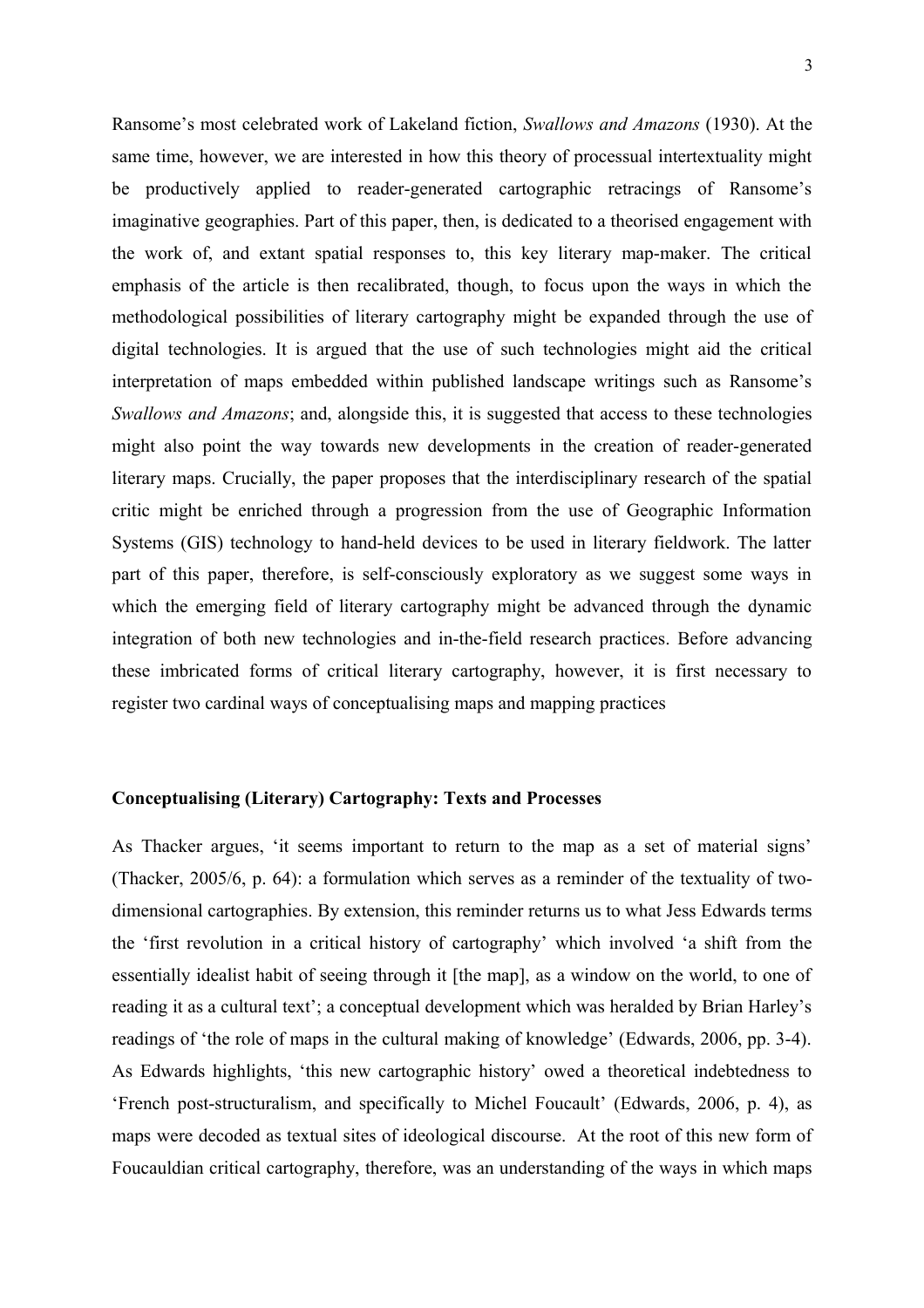function through a process of semiotic signification; a sense of how the efficacy of the map is necessarily predicated upon the user's familiarity with, and understanding of, a system of textual (for example, in the form of place names) and symbolic representations of the textured landscape. By extension, then, maps were, and are, understood to be cultural texts which are produced within networks of intertextuality; they are created within the contexts of what might be described as the macro-intertextuality of linguistic codes and, simultaneously, the micro-intertextuality of cartographic history and convention.

In tracing the brief history of critical cartography, Edwards draws attention to a second way of conceptualising maps which emerged in response to the perceived theoretical abstraction and cultural formalism of Harley's deconstructive method (Edwards, 2006, pp. 7- 8): a movement towards a phenomenological understanding of the embodied, experiential nature of mapping practices. Saliently, what Edwards identifies to be an intersubjective preoccupation with the phenomenology of mapping practices has emerged as, perhaps, the dominant trope within critical cultural cartography since the publication of his monograph in 2006. It is a concern which is most significantly exemplified by the processual understanding of maps and mapping practices projected by many of the essays collected in *Rethinking Maps: New Frontiers in Cartographic Theory* (Dodge *et al*, 2009). In their Introduction to this interdisciplinary collection, Kitchin *et al* indicate how recent research has treated 'maps not as unified representations but as constellations as ongoing processes'; in other words, they stress that there has been an emerging recognition of how 'maps are used and produced through multiple sets of practices' (Kitchin *et al*, 2009, p. 16). As a result, maps, map-making and map-reading are all seen to be 'embodied and dynamic' processes; a shift from 'ontology to ontogenesis' which, through an emphasis on performativity, leads to an understanding of maps 'as always in a state of becoming' (Kitchin *et al*, 2009, pp. 16-17) rather than absolute fixity.

By extension, then, this conceptualisation of mapping 'as a suite of cultural practices involving action and affects' (Kitchin *et al*, 2009, p. 17) could be seen to problematise the idea of maps as stable systems of signification in that emphasis is placed upon the singularity of each map-making and map-reading process: an argument which could be supported by Edwards's acknowledgment of the perennial difficulty of reconciling 'the tension between phenomenology and history' (Edwards, 2006, p. 10). For Kitchin *et al*, however, embodied processes and practices are not dehistoricised or desocialised; but, rather, maps are shown to be emplaced and unfolded within a complex concatenation of contexts. As a result, then, this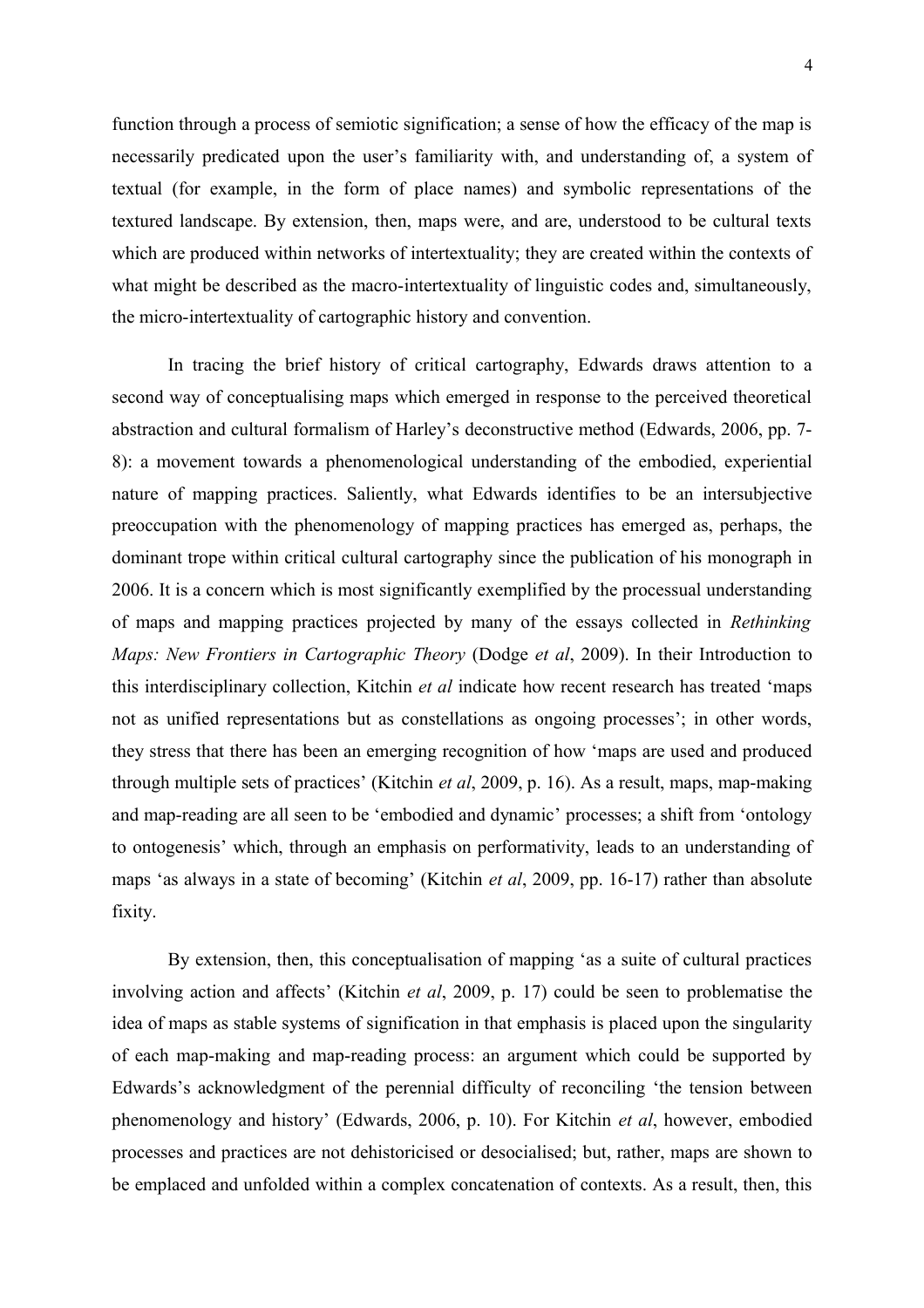phenomenology of cartography does not negate the proposition that maps can be understood to be texts and, by extension, intertexts. Instead, there is a need to understand the processual intertextuality of maps: an alertness to the way in which maps are produced by, and are situated within, networks of intertextual signification; yet, at the same time, a sensitivity to how that intertextual cartography continually comes-into-being with each individual, embodied and emplaced mapping practice.

# [Insert Figure 1 here: OS map.]

This key concept of processual intertextuality can be illuminated by turning to a standard 1: 25,000 Ordnance Survey Explorer Map used for rambling through, say, the southwestern area of the English Lakes (see Figure 1). The production of this map is predicated upon the Ordnance Survey's self-conscious engagement with two imbricated types of cartographic intertextuality. First, the map has been deliberately produced within the cultural context provided by earlier cartographic representations of geographical space (including, of course, the Ordnance Survey's own earlier mapping practices): an intertextuality which is evidenced by the use of cartographic convention such as scale and symbology. In making this Explorer Map, therefore, the Ordnance Survey has purposefully drawn upon – and implicitly alluded to – previous map-making practices and cartographic customs. Second, the map has been produced within a geo-specific intertextual context. That is to say, in making this cartography, the Ordnance Survey has consulted, and built upon, earlier mappings of the south-west corner of the English Lake District.

Although such intertextual references and allusions may be encoded within the representational features of the map, however, a map user is necessarily required, of course, in order to bring this network of associations into being; and, crucially, that user is a phenomenological body inextricably emplaced within the material world. When the map is brought-into-being through everyday use, the associative network can expand far beyond those cartographical intertexts self-consciously invoked and utilised by the map-makers. In other words, the individual map-user is free to make his or her own personal associations with other landscapes (both real and imagined) and other cartographies. Within this particular geographical context, for example, the place-name of Coniston may evoke memories, for example, of an Ordnance Survey map showing the village of Coniston Cold in North Yorkshire; and, as a result, the practice may consist of the figurative layering of a recollected cartography on top of the material map which is near-at-hand. Alternatively, the geometric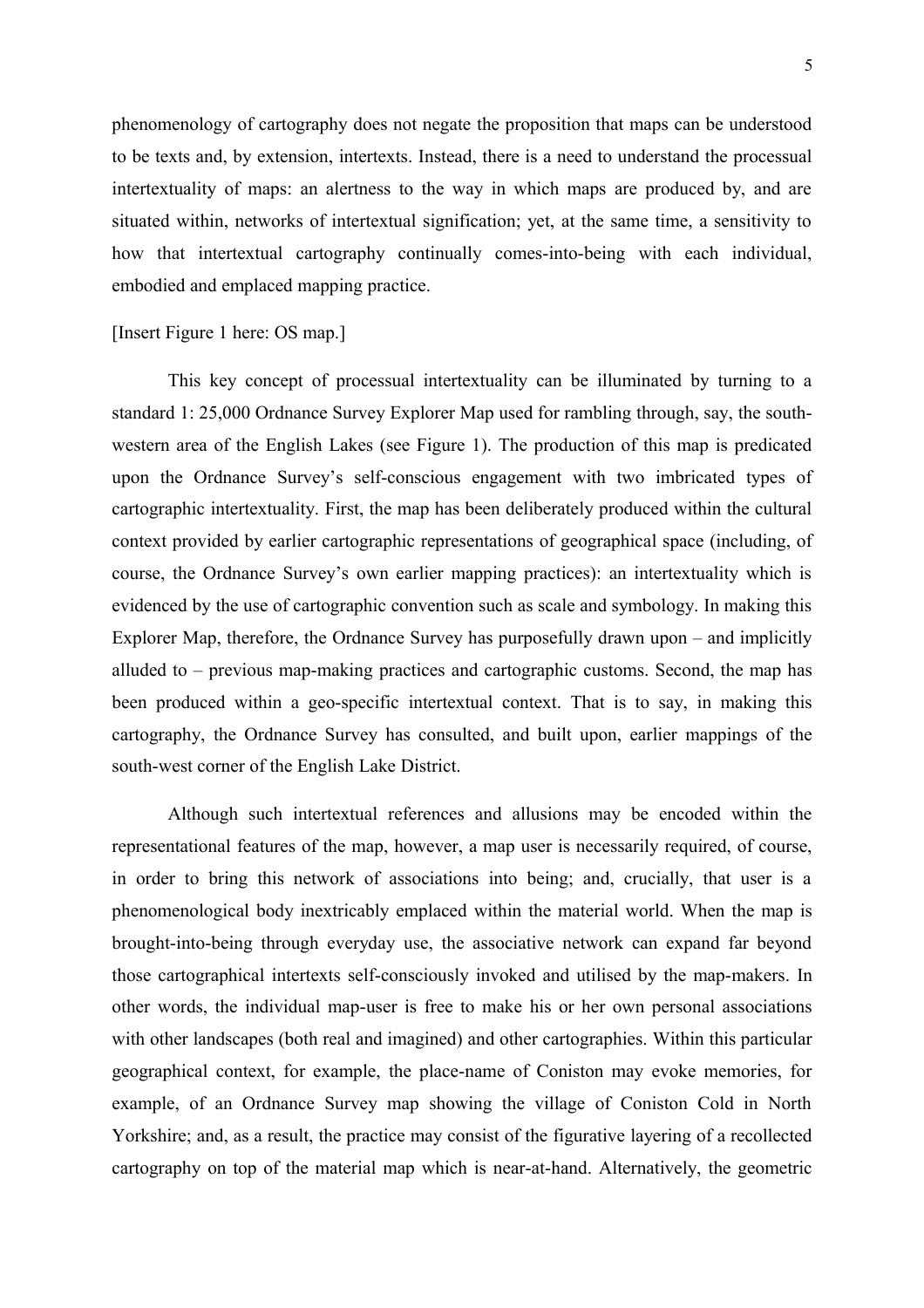particularities of the contour lines which illustrate the gradient of the Cumbrian terrain may serendipitously remind the user of another map which represents a specific topography in a different county, country and perhaps even continent. The Ordnance Survey Explorer Map becomes emplaced and enmeshed within a subjective network of cartographic intertextuality and, as a result, this particular map can be read within the cultural context of *all other* cartographic representations of (the material and even imagined) landscape. An awareness of the intertextuality of cartography, therefore, reinforces the open-endedness and intrinsic subjectivity of mapping practices: each use constitutes a remaking of the map; and each map use unfolds within a series of interrelated and individuated intertextual contexts. It is a process which is enriched yet further if a map-user chooses to produce his or her own cartographical representations of geographical space. At the end of a walk, for example, a rambler may use a blank sheet of paper to sketch out a retrospective cartography of his or her completed route over, say, the Lake District fells. This production of a new personalised mapping contributes to the additional layering of the (geo-specific) cartographic palimpsest. Moreover, the shift from map-reading to map-making reinforces the processual ongoingness of mapping practices: practices which are always embodied and which always take place within the three-dimensional materiality of lived-space.

To return to the principal focus of this article, then, how can this concept of maps as processual intertexts be applied to literary cartographies? By extension, in what ways can this theoretical figuration chime with Thacker's movement towards a critical literary geography? To begin, it is important to register that literary maps function within the frameworks of at least three interpenetrating levels of intertextuality since, in addition to the two types of intertextuality (cartographic convention and geo-specific) embedded within an Ordnance Survey map, a third tier of intertextuality is provided by earlier literary cartographies. The intertextuality of literary maps, then, can be conceived of as a continuum. That is to say, some maps will appear to contain only the first category of intertextual allusion; whilst others might feature traces of all three types (cartographic, literary and geo-specific) of intertextuality. As well as acknowledging the intertextuality encoded within literary cartographies, though, it is possible for the spatial critic to draw upon the processual understanding of mapping practices to consider the ways in which these maps may be used and read: a critical move which offers a variant on Harley's suggestion that phenomenological reader-response theory might be used to open up further thinking about the process of map-reading (Harley, 2001, p. 242). As we have suggested, each individual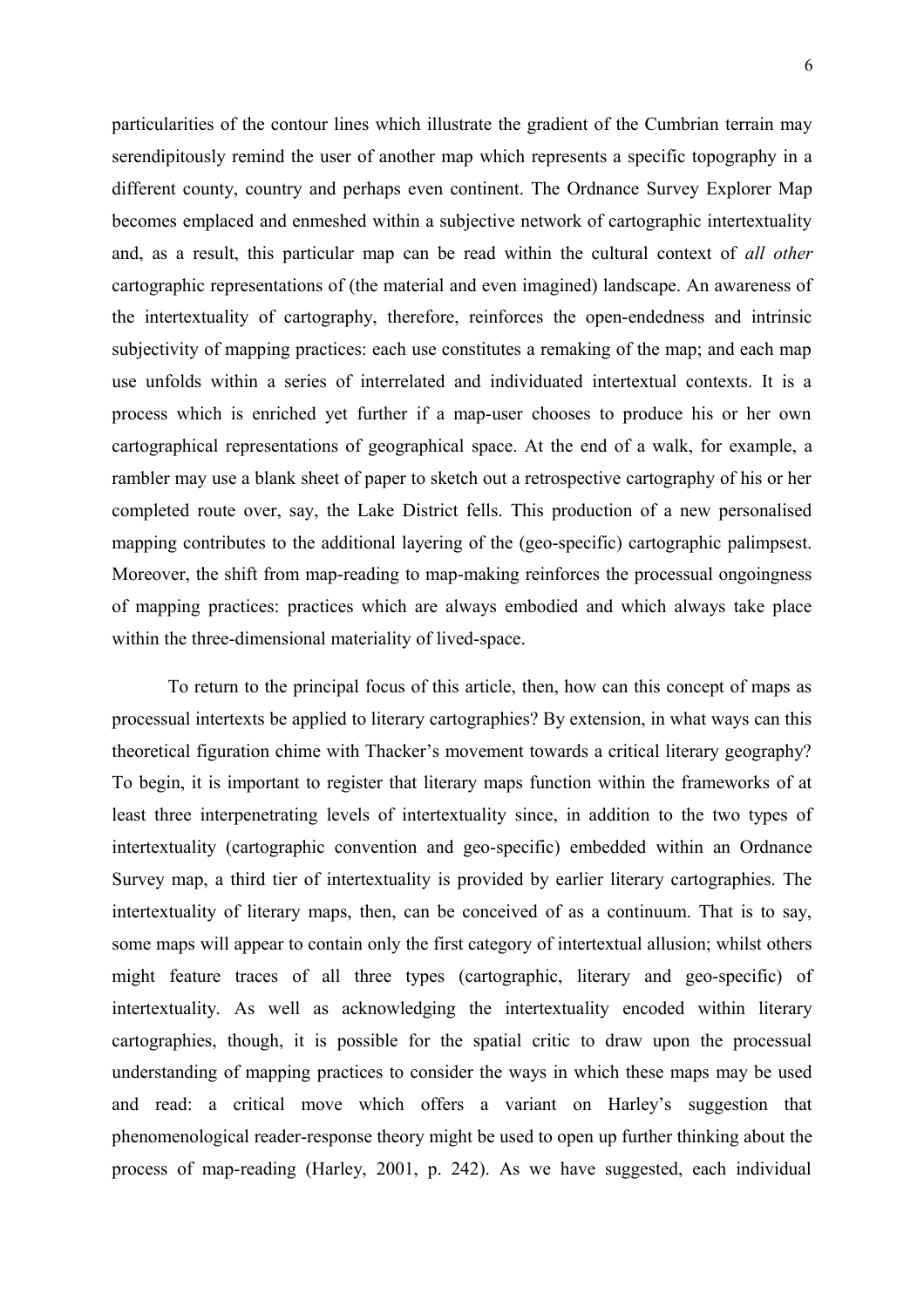mapping practice is founded upon the user's own necessarily subjective, and perhaps even idiosyncratic, intertextual associations: internalised connections which are ultimately impossible for the critical literary geographer to pre-empt or predict. The spatial critic can, however, reflect upon the ways in which the reader practises the *intra*textual relationship between the verbal and cartographic representations of space which appear between the covers of the published text. By extension, the spatial critic can consider how these readerly processes might inform the creation of reader-generated geo-visualisations which simultaneously map the topographic text and *re*map the original literary cartography. The limitation of textual space prevents us from drawing upon this concept of processual intertextuality to offer an extensive exploration of multiple variations of literary cartography. In the next section of the paper, however, we want to identify some of the ways in which this theory might work in critical practice by turning to a cardinal text within the canon of the cartographies of (semi-) fictional worlds.

# **Authorial Mappings: The Literary Cartography of Arthur Ransome**

Arthur Ransome (1884-1967) was an English novelist, literary critic and journalist, who is best known for his 'Swallows and Amazons' series: twelve children's novels, published between 1930 and 1947, which are set in a range of semi-fictionalised geographical locations, including the Norfolk Broads, the Essex coast, the North Sea, the Hebrides, the Caribbean, the China Sea and, most famously, the English Lake District. The first novel in the sequence, *Swallows and Amazons*, narrates the outdoor adventures of the four Walker children – John, Susan, Titty and Roger – who are on holiday at Holly Howe: a farmhouse on the shores of an unidentified Cumbrian lake.<sup>[3](#page-22-2)</sup> The Walkers sail their dinghy, the Swallow, and set up camp on an island in the lake. It is here that the Walkers 'make war and then peace' (Hardyment, 2006, p. 19) with Nancy and Peggy Blackett: sisters whose family home is located nearby, at Beckfoot, and who are the self-proclaimed Amazon pirates of the novel's title. Conflict is followed by the formation of a coalition and, together, the Swallows and Amazons 'make peace and then war' (Hardyment, 2006, p. 19) with Uncle Jim: an aspiring author who is attempting to write in a houseboat on the lake and who, in an allusion to Robert Louis Stevenson's *Treasure Island* (1883), is given the name of Captain Flint by the children. The novel climaxes with a great storm and with the children returning to land to prepare for a new school year. The narrative is frequently predicated upon the children's blurring of reality and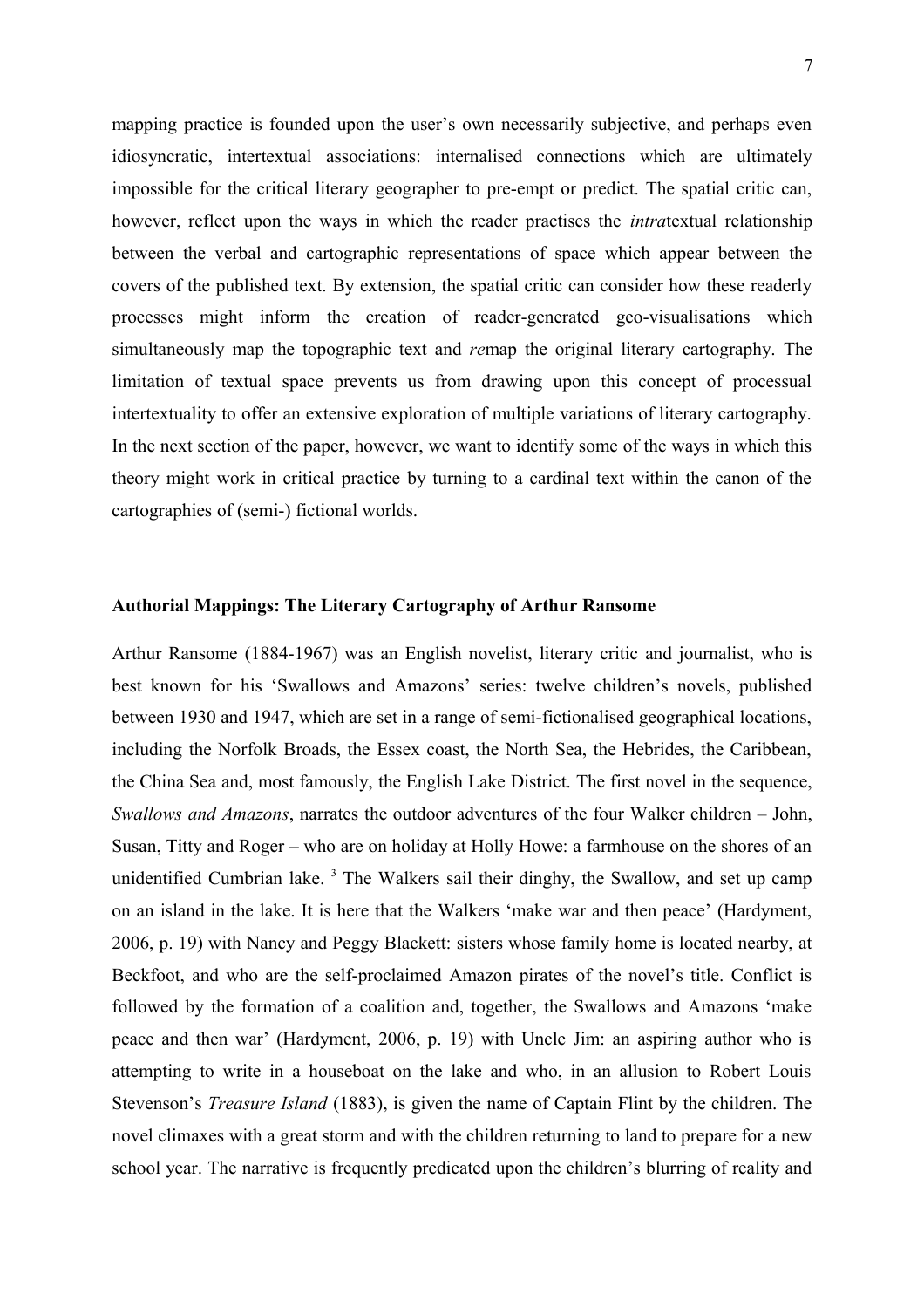fiction as their encounters with the practice of everyday life in Lakeland – people, work, foodstuffs and so on - are habitually transformed, in their collective imagination, into the otherly and the fantastical. Saliently, the porosity which can be located in the children's perception of the actual and the imaginative can be similarly traced in Ransome's handling of the novel's geographical setting. In *Swallows and Amazons*, the distinction between material and fictional landscapes and places is collapsed as Ransome forges a new post-Romantic geography of the Lake District: a 'deliberate re-imagining of actual geography' (Brogan, 2004, p. 151) which partially emerges out of the conflation of two lakes, Coniston Water and Windermere, and the topographies to be found upon their respective shores.

The textual history of *Swallows and Amazons* is complex as Ransome articulated varying forms and degrees of dissatisfaction with the illustrations – drawn, first of all, by Steven Spurrier and later by Clifford Webb – commissioned by his publishers, Jonathan Cape. As a consequence, Ransome eventually decided to embed his own 'instantly recognisable' illustrations within his text: 'sparse, precise and carefully inked' drawings which, according to Geraint Jones in his notes to a special exhibition on Ransome's 'art' held in the summer of 2011, 'perfectly complement his [Ransome's] verb-centred prose' (Jones, 2011, p. 3). <sup>[4](#page-22-3)</sup> A similar process of 'textual morphology' shaped the use of maps in and around Ransome's text.<sup>[5](#page-22-4)</sup> Saliently, the first edition of *Swallows and Amazons* featured an endpaper map by Spurrier (see Figure 2): a map which Hugh Brogan, in a short eulogistic essay on Ransome's work, describes as 'a thing of beauty and wonder in itself' (Brogan, 2004, p. 150).

# [Insert Figure 2 here: Spurrier's map.]

In later editions of *Swallows and Amazons*, however, Spurrier's map was replaced with what Brogan derisorily dismisses as 'a pedestrian, ill-drawn substitute' (Brogan, 2004, p. 150) produced by Ransome himself (see Figure 3): a process which underscores the imaginative importance that the novelist placed upon the relationship between textual and cartographical representations of geographical space.

[Insert Figure 3 here: Ransome's later map.]

Perhaps more importantly, though, this process leads to a form of cartographic intertextuality *within* the palimpsestic textual history of *Swallows and Amazons* which, in turn, highlights the need for the spatial critic to stratify different forms of authorial mapping.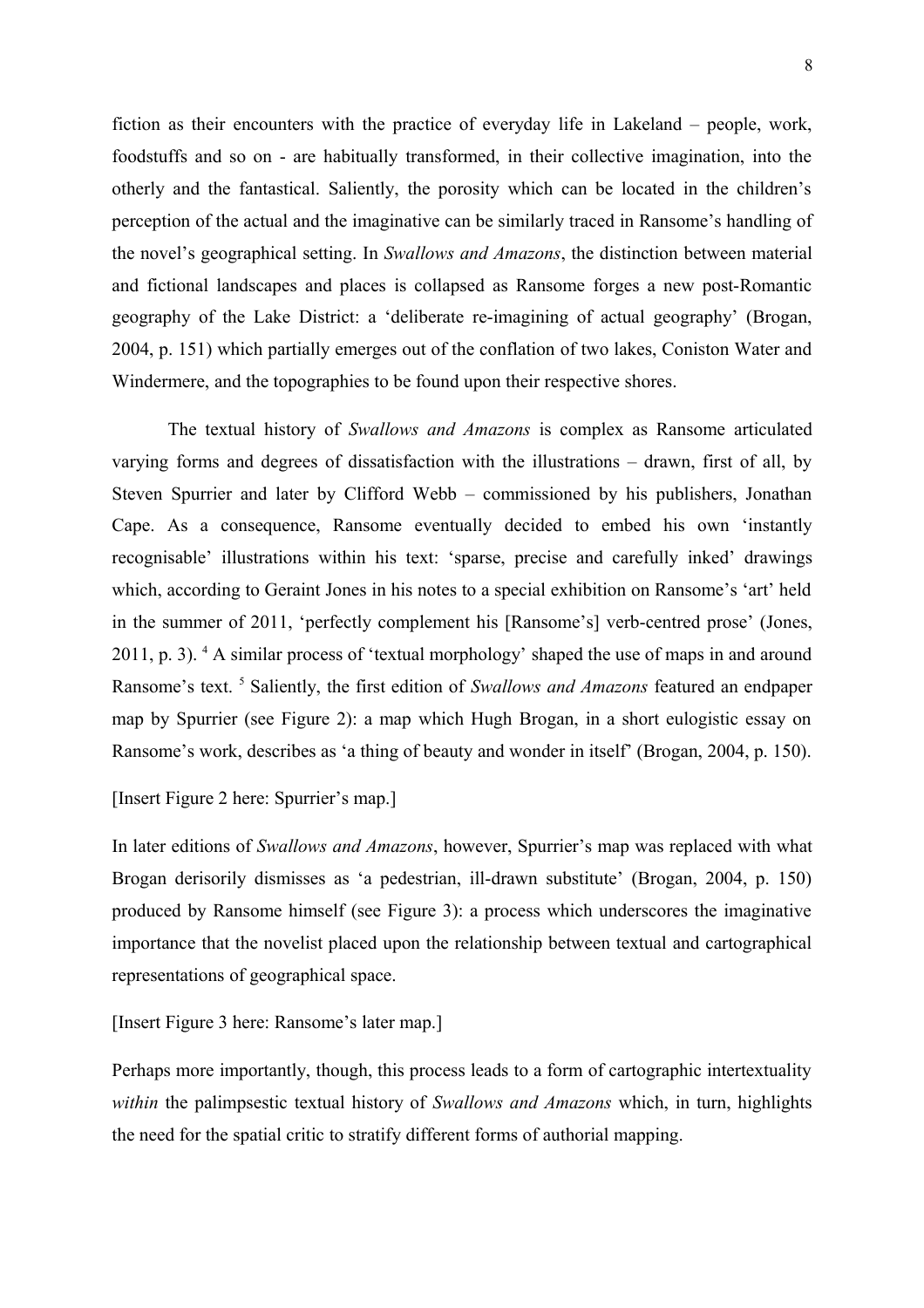If we follow Brogan's imaginative privileging of the original Spurrier map, in what ways can the concept of cartographic intertextuality be applied to Ransome's work? Most immediately, Spurrier's map draws upon cartographic traditions through the inclusion of, amongst other features, a suitably elaborate cartouche and a prominent compass rose. Although the narrative action of *Swallows and Amazons* is emplaced within a reconfigured version of the Lake District landscape, however, Spurrier's fictionalised mapping does not appear to feed off the geo-specific intertextual literary cartography of this corner of northwest England: a history of regional mapping which is most famously associated with the guide book tradition which began to emerge, with the development of Picturesque tourism, in the second-half of the eighteenth-century and which can be traced through to the mixedmediainnovations of Alfred Wainwright two hundred years later. <sup>6</sup> Instead, the dominant intertextual sources for the Spurrier map are primarily literary. As Brogan argues, Ransome's literary map can be situated in a line of children's adventure narratives which can be tracked back to Robert Louis Stevenson's *Treasure Island* and which includes Rider Haggard's *King Solomon's Mines* (1886) and A. A. Milne's *Winnie-the-Pooh* (1926) (Brogan, 2004, p. 150): deliberately playful maps which, in the words of the American poet, Julie Larios, share poetry's potentiality for 'possibility, mystery, and riddle'; maps which offer readers 'a compass to find our way and then set us spinning around and around' under their spells (Larios, 2010, p. 21). As a result, the cartographic precursors for the Spurrier map exist beyond the geographic boundaries in which Ransome decides to situate, however loosely, his fictional narrative.

To read *Swallows and Amazons* is to engage with and in a suite of intersecting and overlapping mapping practices. Within the fictional world of the text, the Walker children are shown to be map-readers, in the Lake District guide book tradition, as they continuously turn to cartographies as they endeavour to situate themselves in their immediate locale. When the Walkers meet the Blackett girls, for instance, the most senior sibling, John, intuitively turns to the totalizing vision offered by an official cartography in order to imagine the precise location of the stone boathouse in which the Blackett boat, the *Amazon*, is kept: 'He got the guide-book and opened it at the map which showed the whole length of the lake' (Ransome, 2010, p. 130). Yet, crucially, the Walkers and the Blacketts instantaneously annotate this cartography and their personalised geography is layered on top of the 'official' (although, of course, fictionalised) place-names and symbols: 'Nancy Blackett showed him the river Amazon. It had another name on the map. John gave her the pencil. "You mark where the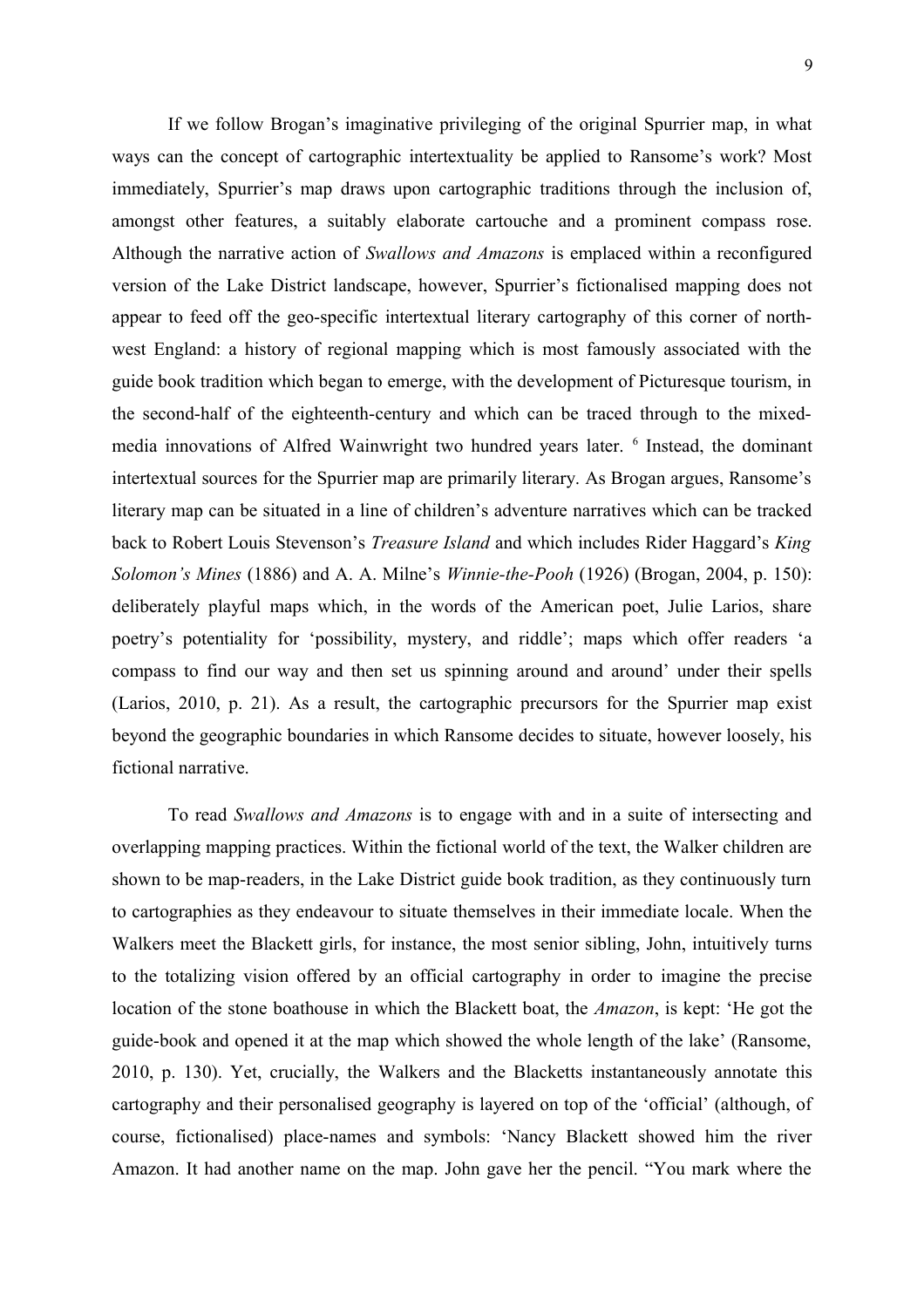boathouse is," he said' (Ransome, 2010, p. 130). Beyond this, however, the Walkers are also map-makers as the charting of new territories forms a cartographic motif which runs throughout the novel: a trope which can be read in the imperialist terms which, as Brogan points out, dominates so much nineteenth- and twentieth-century British literary mapping (Brogan, 2004, p. 152). When confronted with Roger's anxiety regarding the apparent limitless of the environment in which they find themselves, John instinctively turns to the accumulative process of map-making to facilitate the ongoing understanding of place: '"It'll be years and years before we have been everywhere," said Roger. "We'll make a chart of our own," said John, "and every year we'll put in the part we have explored until we know it all"' (Ransome, 2010, p. 78). As they explore their Lakeland environment, then, the Walker children evolve as map-makers whose practices seem to correspond, at least in part, with James Corner's proposition that mapping involves processes of 'gathering, working, reworking, assembling, relating, sifting' (Corner, 1999, p. 225). Mapping practices, therefore, are repeatedly performed within the imaginative space created by the fictional world.

Another type of *intra*textual processual practice, however, is enacted by the reader of the novel who, when working through the linear narrative, might continuously revisit the authorial cartography in an attempt to map out the fictionalised geography in his or her imagination. To return to the 1930 edition of *Swallows and Amazons*, then, the reader might intermittently return to the prefatory imaginative cartography in order to map out the Walkers' movement around Ransome's version of the Lake District. In one sense, the inclusion of this literary map encapsulates the paradox of cartography. According to Brogan, the power of Spurrier's map lies in its imaginative 'suggestiveness' and its capacity as an immediate visual signifier designed to 'excite and assist [the] readers' fancy' (Brogan, 2004, p. 150). Yet, simultaneously, the way in which the map prefaces the novel serves to contain, verify and authenticate the fictionalised geography delineated within the main body of Ransome's text; it allows the reader to 'locate' narrative events upon an authoritative, if equally imaginary, cartographical space. Although this process does not necessarily involve the creation of reader-generated maps, this experience is not merely passive: instead, the reader is actively moving – in both physical and imaginative terms – between textual and cartographic representations of space in an attempt to understand the topology of Ransome's fictionalised place. As with the characters within the text, then, the reader assumes the role of (literary) map-user; he or she shuttles back and forth between text and map, map and text.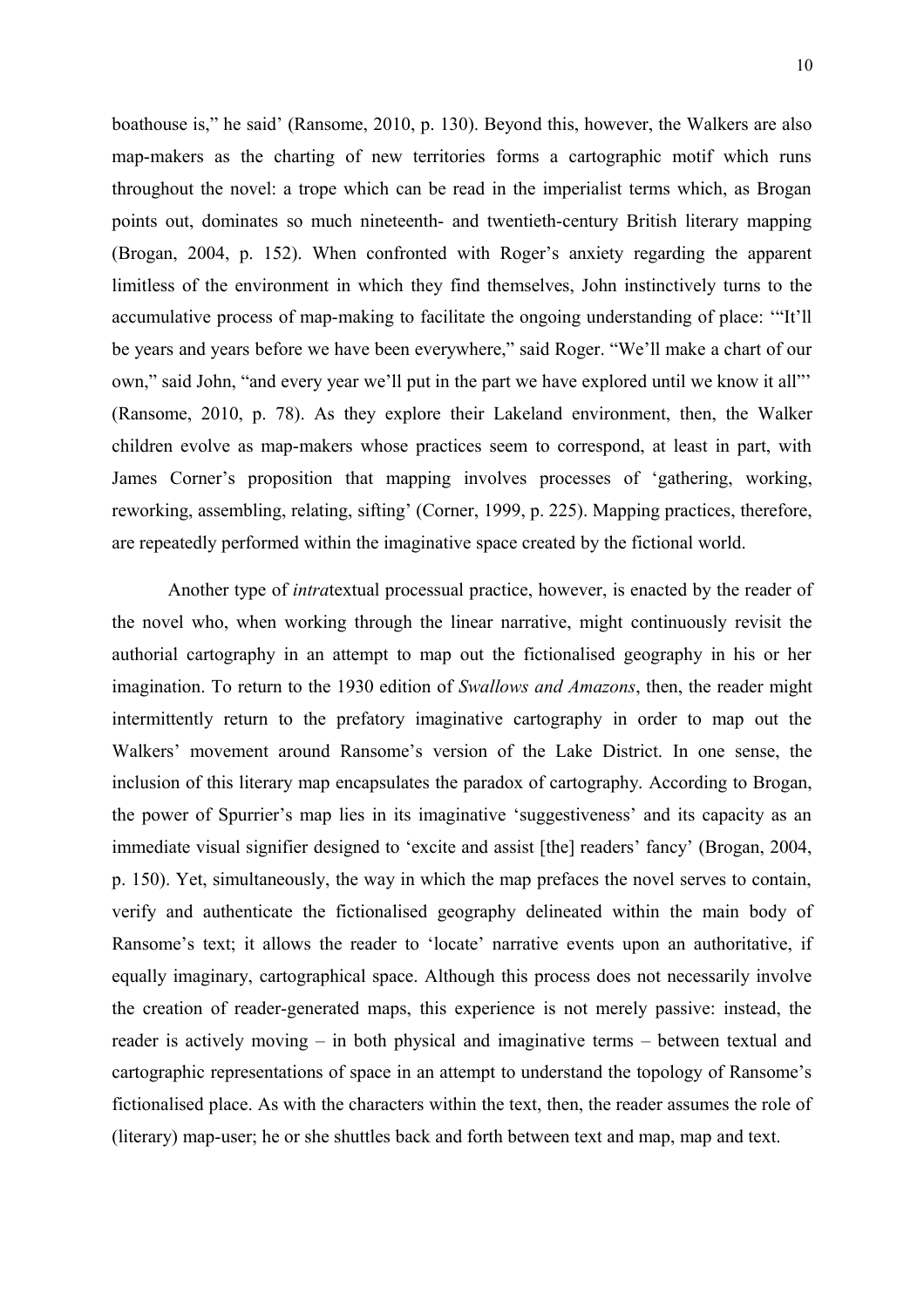By extension, the reader may embark upon another type of mapping practice in which he or she moves *beyond* the textual space of the novel in order to consult other cartographies. According to Brogan, 'in the end it is of limited interest that [ . . . ] Ransome made use of identifiable locations' in *Swallows and Amazons* as, ultimately, it 'is the process [of reimagining actual geographies] that counts' (Brogan, 2004, p. 151). Our emphasis on the processual intertextuality of literary maps clearly corresponds with this conceptualisation of Ransome's authorial cartographies; and Brogan's emphasis on the practice of literary mapmaking chimes with our own understanding of maps as always existing in a state of cominginto-being rather than as fixed referential systems. At the same time, however, there is a danger – in privileging the processual creation of imaginative geographies – of denying the instinct to read fictionalised mappings within the context of our own embodied experiences of particular places and alongside cartographies which do pertain to representational verisimilitude: an instinct which is exemplified, saliently, by the mapping practices showcased by the Walkers within the fictional world of the text. The reader of *Swallows and Amazons*, therefore, may read both Ransome's text and Spurrier's authorial cartography alongside, for example, an official Ordnance Survey map of the southern Lake District. That is to say, the consultation of a map which claims to offer representational fidelity may facilitate a further understanding of the ways in which Ransome's authorial cartographies offer a visual intertwining of the actual and the fictional.<sup>[7](#page-22-6)</sup>

## **Reader-Generated Mappings: Paper-Based Literary Cartography**

Some of the imbricated ideas regarding the nature of reader-response to *Swallows and Amazons* can be seen to converge upon the two-dimensional representational spaces of reader-generated literary mappings of Ransome's Lake District: cartographies which are, simultaneously, critical and creative maps; and cartographies which, in turn, produce an additional layer of cartographic intertextuality for the spatial literary critic to read and to interpret. In *Arthur Ransome and Captain Flint's Trunk* (2006), for example, Christina Hardyment sets out to locate the physical models for Ransome's imaginative geographies: 'Was there really a Wild Cat Island and a Swallowdale? Could we climb Kanchenjunga?' (Hardyment,2006, p. 5). <sup>8</sup> Strikingly, Hardyment's text is prefaced by a hand-drawn map which shows 'The Lakes in the North: Official Geography' (see Figure 4): a map which provides the proper place-names and road numbers for locations in and around the lakes at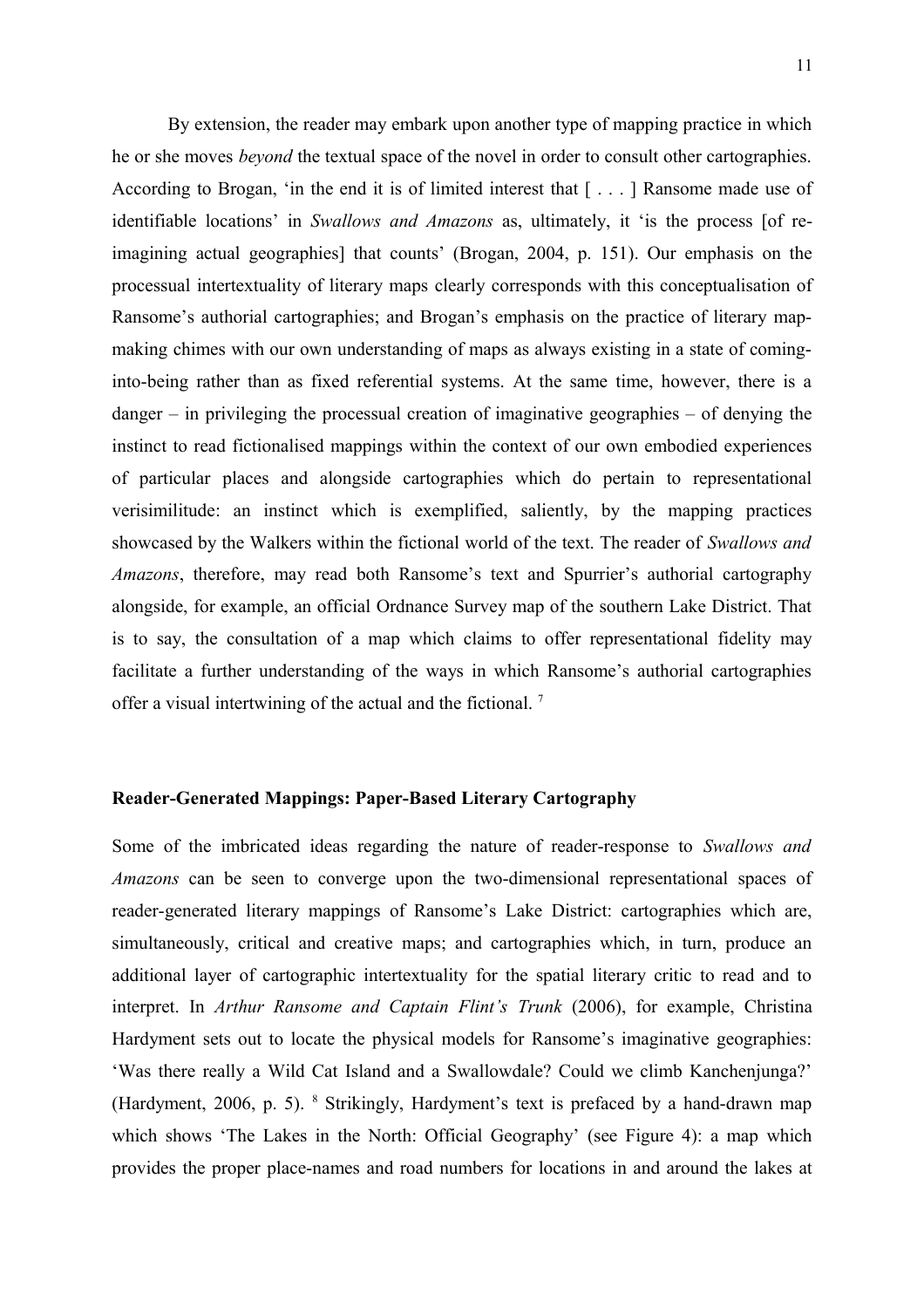Coniston and Windermere. Cartographic intertextuality is evidenced by Hardyment's use of mapping conventions to symbolise such key locations as Ransome's grave at Rusland Church and the major fells in this corner of the Lake District; and the casually hand-drawn nature of the map serves to remind the reader that this is a cartography which has been made through a combination of cognitive and physical processes. At the other end of the book, a similar map is reproduced; but, in this instance, the 'Official Geography' is replaced with 'Ransome Geography' (see Figure 5) as the key imagined sites from *Swallows and Amazons* are located within the landscape of the southern Lake District. So, for example, the 'Ransome Geography' map places 'Wild Cat Island' at the southern end of a long lake which the 'Official Geography' cartography identifies as Windermere; whilst the fictional settlement of 'Rio' is placed on the location occupied by the tourist town of Bowness. Saliently, Hardyment draws explicit attention to the necessarily speculative nature of this mapping practice by providing the reader with a range of possible sites for important locations in Ransome's fictional world.

# [Insert figures 4 and 5 here]

Hardyment's exercise in textual retracing is supplemented by two new cartographies which establish the spatial connections and disjunctions between the actual topography and Ransome's fictionalised geography. By extension, the reader of *Arthur Ransome and Captain Flint's Trunk* enters into a complex series of interlinked processes in which he or she might move, consciously or otherwise, between a range of reference points: a memory of the materiality of the Cumbrian landscape developed through the embodied experience of place; a sense of the overarching topology of the Lake District generated through an engagement with official maps of the region; a personal familiarity with the literary geography articulated in *Swallows and Amazons*; a knowledge of the examples of (intertextual) literary cartography embedded within Ransome's novel; a sense of how Hardyment's 'Official' cartography has been made through an individuated mapping practice; and an awareness of the ways in which the 'Ransome' map has been produced through Hardyment's own spatial interpretation of the novel.

A poster published by the Lake District Art Gallery and Museum Trust, however, offers an alternative to Hardyment's representational differentiation between 'official' and imaginative cartographies (see Figure 6).<sup>[9](#page-22-8)</sup>

[Insert figure 6 here: Dalziel and Stockdale map]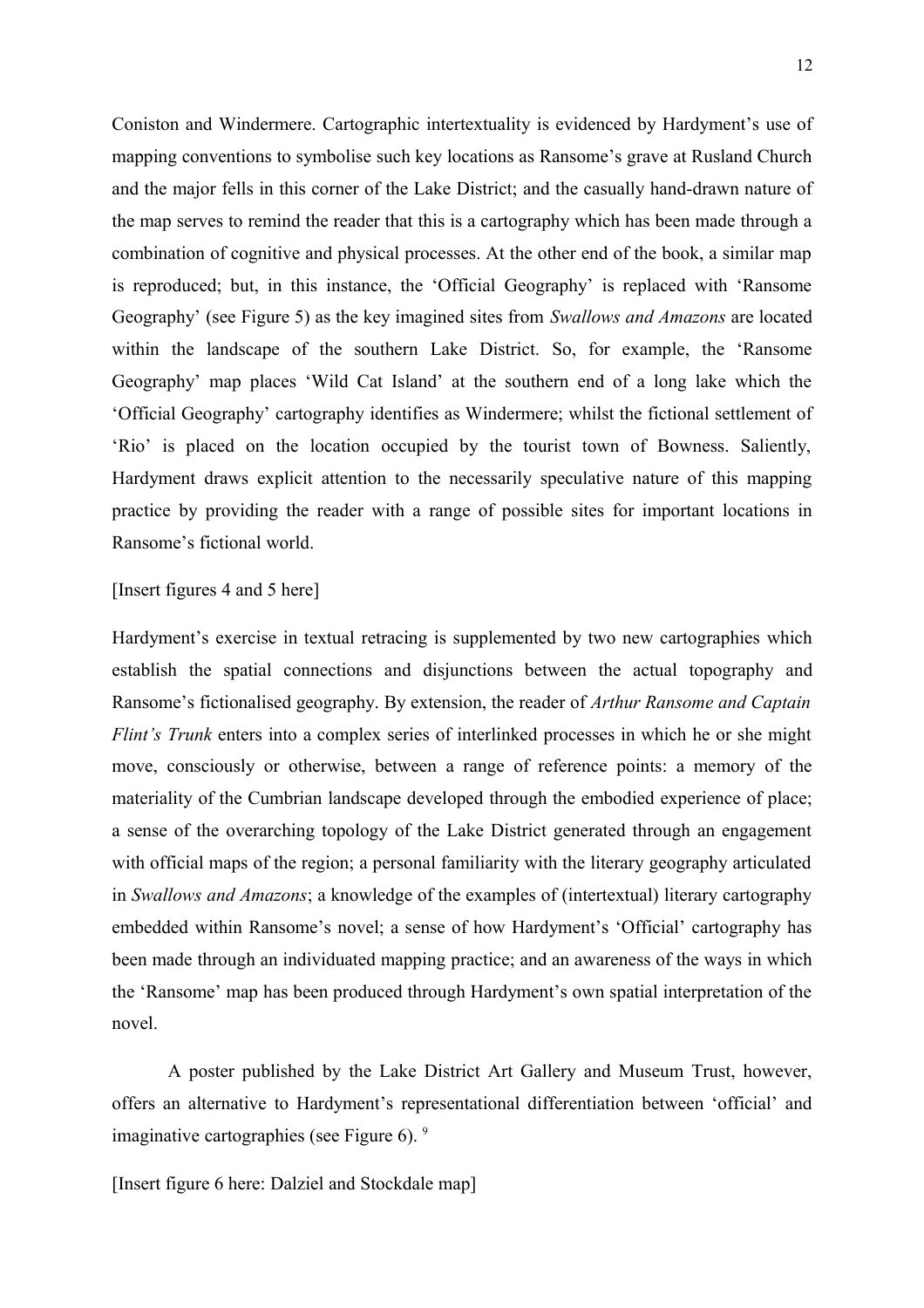'Arthur Ransome in Lakeland' offers a hand-drawn map, designed by P. Dalziel and M. C. Stockdale, which places three types of mapping onto the one plane surface: the actual geography of the southern Lake District from Kendal in the east to Coniston in the west; the personalised, historical geography of Ransome's life in this area, including the sites at which he was schooled (Windermere) and in which he fished (River Winster); and the imaginative geography of his adventure novels for children, offering, for example, real-world locations for Holly Howe. In other words, it is a palimpsestic type of reader-generated literary mapping in which the geographical, historical and fictional intertwine and coalesce in the one representational space. There are clear correspondences with Hardyment's mapping of 'Ransome Geography' as, for example, 'Wild Cat Island' is once again located at Blake Holme at the southern end of Windermere and the cartography is oriented so that the west is placed at the top of the page. The Dalziel and Stockdale map, however, contains far more cartographic detail and offers the user a greater sense of the topographic particularities of this part of the Lake District including the heavily wooded terrain between Windermere and Coniston Water; the location of mines on the slopes of Coniston Old Man; and the line of the railway which brings passengers from the mainline station at Oxenholme.

# **Reader-Generated Mappings: In-the-field Literary Cartography and the Role of Geospatial Technologies**

In a recent essay, Sheila Hones, suggests that, in spite of the growing interdisciplinary interest in critical literary geography, relatively little scholarly 'attention has been paid to the ways in which the reading process itself might be understood as a spatial practice' (Hones, 2011, p. 247). Hones begins to fill this perceived critical lacuna by positing a theoretical model of 'the novel as a spatial event' in which the 'lone reader' is understood to be 'spatially connected not only to a story, to a book, and to a text, but also to a narrator, an author, and a multitude of other readers, known and unknown, present and absent, near and far' (Hones, 2011, p. 247). Within the context of the present paper, Hones's 'idea of reading as a geographical process' (Hones, 2011, p. 247) carries a twin significance. First, her spatial analysis of the practice of novel-reading might be similarly applied to a user's engagement with literary maps; and her projection of an imagined, trans-historical community of readers corresponds with our own conceptualisation of the processual intertextuality of cartographies which emerges with each individual mapping practice. Alongside this, Hones's sensitivity to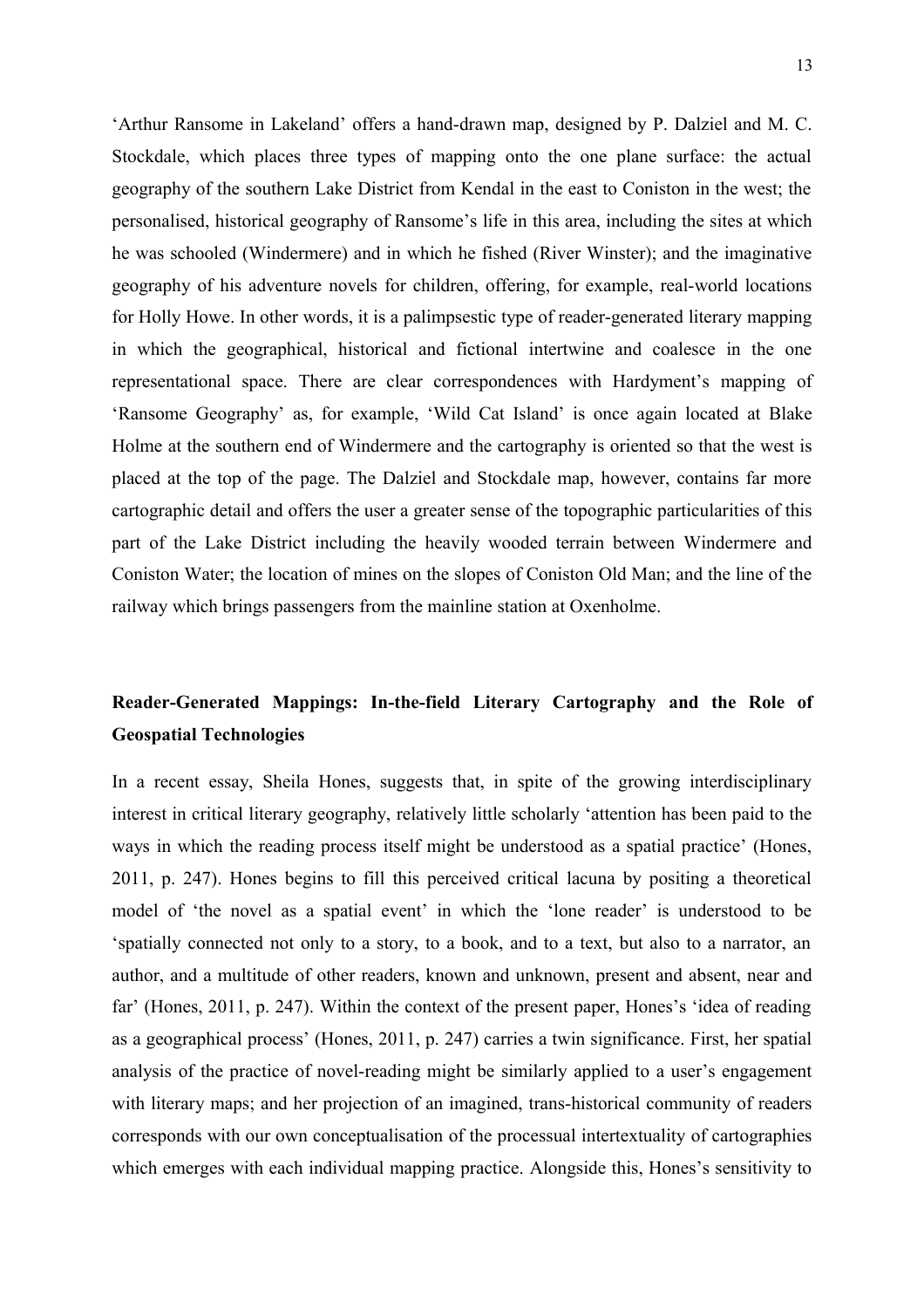the importance of spatial contexts facilitates further thinking about the ways in which the geographical locatedness of the user might shape his or her response to literary cartographies: a sense of the reader as an embodied, situated presence which clearly informs the brand of literary fieldwork practised by Hardyment and which underpins the production of her readergenerated mapping of Ransome's fiction. In the final section of this paper we want to explore some of the ways in which geospatial technologies might be used in order to develop an understanding of how the place of reading might shape an embodied reader's response to both a literary text, such as *Swallows and Amazons*, and its associated cartographies. By extension, we want to suggest how the use of mobile technologies might enhance a reader's understanding of the processual intertextuality of maps and mapping practices by opening up a dynamic space in which new reader-generated literary cartographies might be made and presented.

First, how might mobile technologies provide users with different types of digital literary map to be consulted in-the-field? The development and use of maps on mobile devices has inevitably been driven, to date, by the imperatives of Location Based Services (LBS) to show a user's geographical position in relation to a range of local amenities; but how might such technologies be harnessed by a reader who wishes to engage with Ransome's *Swallows and Amazons* – and the existing forms of mapping related to that novel – whilst he or she is located in, and moves through, the Cumbrian landscape? Instantaneously, the Spurrier map presents representational challenges as that imaginative cartography does not neatly correlate with real-world geography. Crucially, however, a digitised version of the Spurrier map would allow the user to develop an experiential understanding of the disjunctions between the features of the textural topography and the Spurrier's fantastical geography. Moreover, this hand-held technology could be used to explore the relationships between an authoritative Ordnance Survey map, Spurrier's imaginative cartography, Ransome's text and earlier reader-generated mappings of that novel whilst they are physically situated within the landscape of the southern Lake District.

The use of mobile devices to explore authorial and extant reader-generated literary maps, then, could perhaps be seen as one example of what Joliveau (Joliveau, 2009, p. 36) refers to as 'intermediary territory' where geospatial technology acts as an integrating platform for connecting multiple forms and modes of (real and fictionalised) landscape representation. The use of hypermedia to geographise literary texts is becoming increasingly prevalent through smartphones and tablets: a popularity which is illustrated by Penguin's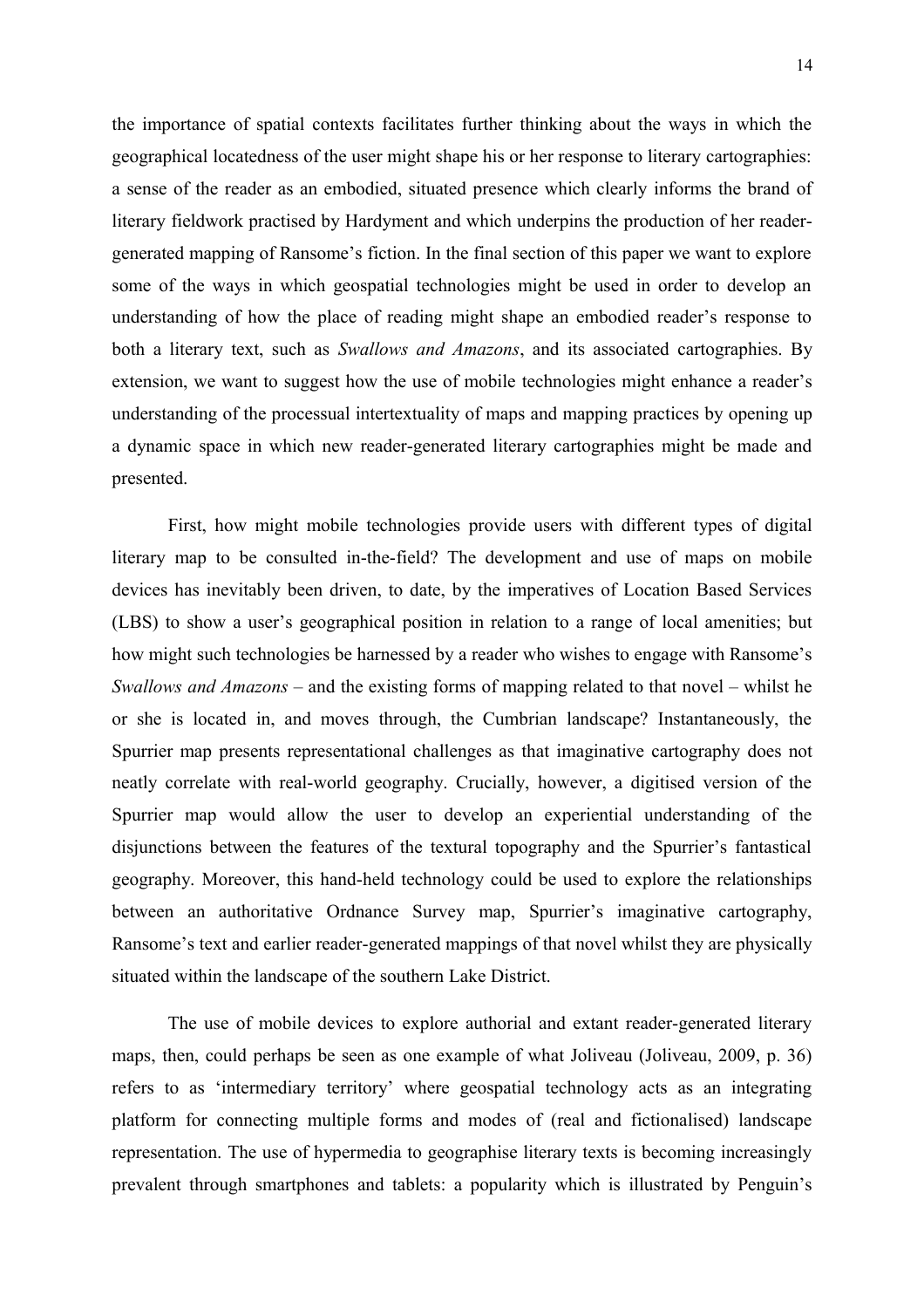iPad 'app' in which Jack Kerouac's semi-autobiographical Beat Generation novel, *On the Road* (1957), is enhanced by the presentation of rich interconnected media content including digital mappings of the protagonists' road trips across the United States. Although this app opens up potential for linking literature and landscape whilst the user is on location, however, there remains space to make literary hypermedia truly locative. That is to say, there is scope for projects to present literary hypermedia (primary texts, authorial maps, existing readergenerated cartographies and so on) in a geo-referenced format so that this information can be automatically delivered to a smartphone when a user enters a predetermined 'trigger' zone. Experiments such as the 'textopia' project led by Anders Løvlie – in which literary texts are automatically delivered to mobile users through locational triggers – 'allow readers and writers to see literature in relation to their lived environment' and might even 'contribute to a vision of public spaces as inherently readable, playable and malleable by its inhabitants' (Løvlie, 2009, p. 28). Such systems are not without their problems and Løvlie discusses the implications, for the user experience, of imposing trigger zones which are either too large or too small in geographical scale; but, in spite of such technical challenges, 'textopia' serves to remind users of the fact that even literary maps are inextricably embedded within – and not divorced from - the material world of quotidian spatial practice.

So far, we have touched upon the possibilities and problems associated with users receiving information whilst they are located in-the-field; but, clearly, there is also enormous potential for enabling users to create their own maps based upon their reading of literary texts and associated cartographies. Critical literary geographers, in both Europe and the United States, have begun to explore the visualisation and interpretative potentialities offered by the use of desktop GIS technologies in order to produce reader-generated mappings of geospecific literary texts: the 'Mapping the Lakes' project, for instance, has employed GIS to chart two canonical examples of Lake District landscape writing; and a similar methodology has underpinned the more ambitious work on the 'Literary Atlas of Europe'. <sup>[10](#page-22-9)</sup> Mapping in the age of the internet, however, can assume many forms as digital technologies offer a range of new opportunities for both the production and use of literary cartographies. Ubiquitous web-based 'slippy maps' (such as Google Maps), and virtual globes (such as Google Earth), open up new mapping practices in that they allow the user to engage in the intuitive, and even playful, dragging and zooming of digital map data; they present aerial imagery; and they provide space for the presentation of alternative representations of landscape, including the layering of historical maps, which, in turn, serve to highlight the intertextuality of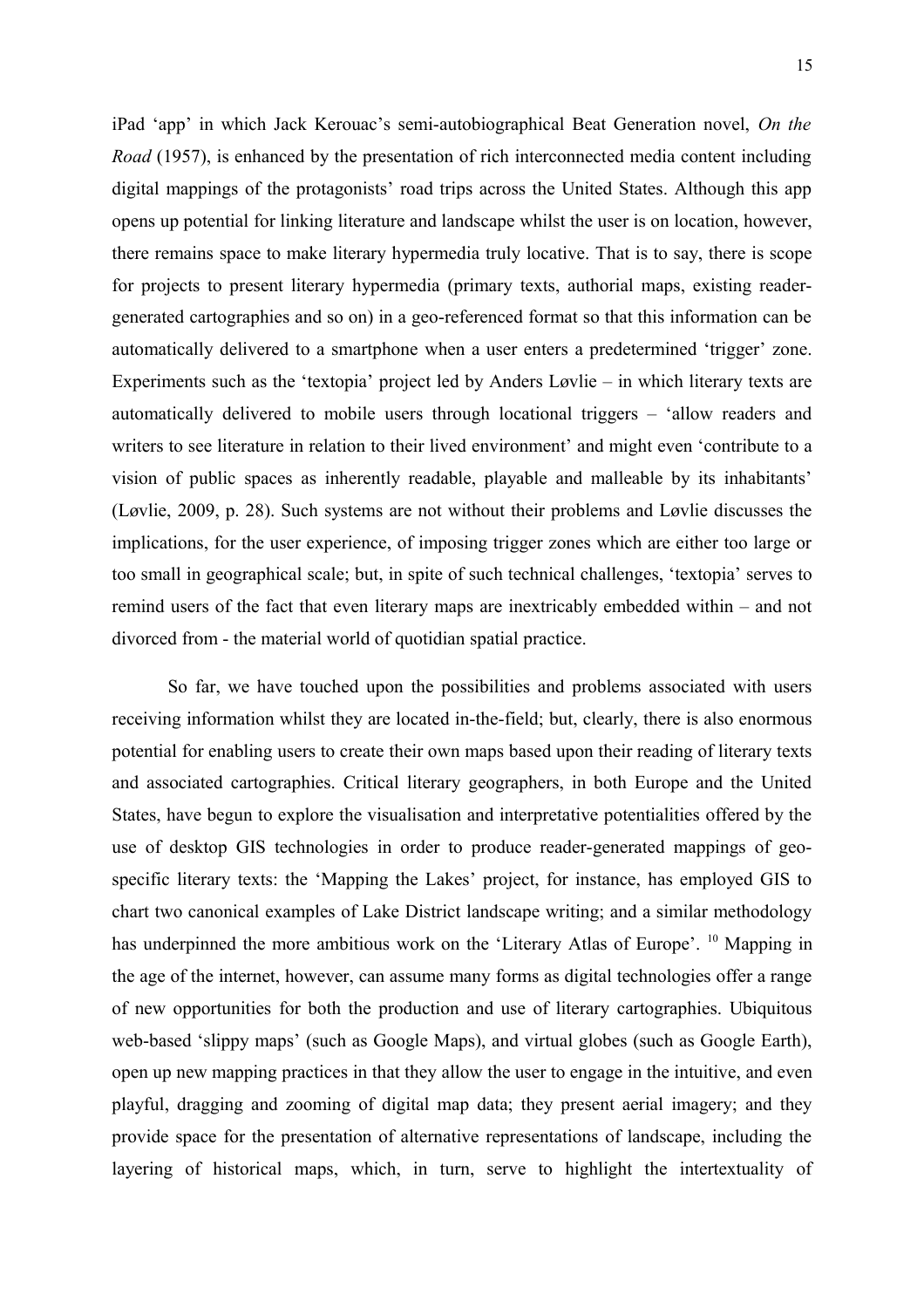cartography. Such technologies, which offer unprecedentedly privileged views of the Earth's surface, complement the analytical power of desktop GIS through the use of interactive visual tools which are increasingly familiar to the general public. By extension, then, such technologies provide a useful graphical frontend for reader-generated digital cartography projects such as 'Mapping the Lakes'; and they provide a flexible digital environment for the further layering of representations of space and place (including other texts, landscape paintings and so on) through addition of hypermedia links. Yet, in spite of such innovations, there remains a need to move reader-generated literary mapping practices beyond the desktop in order to examine how digital technologies might support the type of in-the-field literary geography showcased by Hardyment.

In order to test such digital potentiality it is necessary to turn to the ways in which geospatial technologies – and, more particularly, GPS-enabled devices – have been used in other fields and other exploratory projects. User-generated digital mapping remains in its infancy and, at present, does not guarantee the completeness of geographical coverage offered by the Ordnance Survey: an issue which is discussed by Haklay and Weber (2008) in relation to the OpenStreetMap project. What is of interest, however, is the way in which such technologies empower the user with a GPS receiver to inform the map-making process by contributing to a free global, spatial database and by correcting extant cartographic features. With GPS embedded within many mobile telephones, and with the increasing prominence of the 'app' in the popular consciousness, there are clear opportunities for the further exploration of new creative and locative mapping processes: practices which utilise, in turn, the merits of hypermedia to connect audio and textual comments, images and videos, to geographical locations on the ground. Current mobile mapping tools tend to record GPS trails, along with the locations of photographs or notes, as 'pins' typically placed against the backdrop of a generic cartography. Beyond this, however, a key research challenge is to consider the construction and re-presentation of egocentric maps which emerge from various combinations of user-generated content and authorial survey: transitory digital representations generated 'on the fly' according to the user's interests, activities and intentions, formed from dynamically generated symbols that reflect both the digital content and its relevance to the user. As Thielmann (2010) points out, the increasing centrality of ideas of location and place in web-based and mobile information services is currently promoting greater interdisciplinary interest in media geographies. Also, as Perkins (2007) observes, geospatial technologies have the ability to empower individuals and communities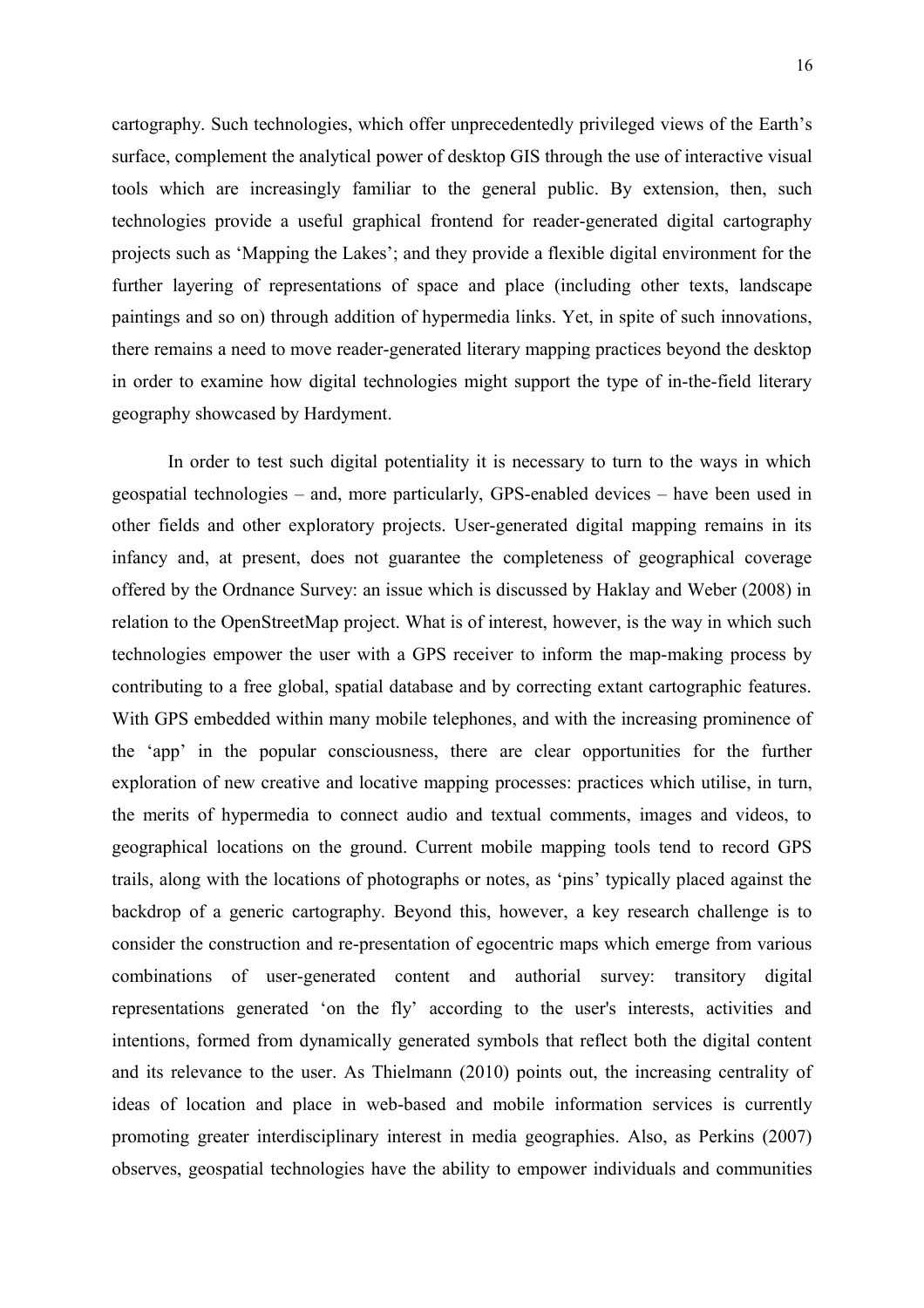17

through the construction and sharing of both personal and collective mappings: not only of conventionally mapped objects, such as roads and buildings, but of mood or the emotional attachment to place. The challenge remains, however, as to how such user-generated mapping practices – based upon embodied geographical experiences and subjective responses to space and place – might inform the creation of reader-generated literary maps.

The potentiality of such digital literary mapping practices can be illustrated further by turning to recent pedagogic research on geographical fieldwork: research which transcends the limitations of fixed-point, plane-view digital cartographies by focusing on the ways in which geospatial visualisations might correspond with the landscape views opened up to an embodied subject as he or she moves through the topography. Whilst geospatial technologies can be used to streamline data logging, or to deliver field notes, we have focused on designing projects that address the research challenges presented by the use of locative media in a broad landscape setting. Authoring environments for creating *mediascapes*, such as Mscape (Stenton *et al*, 2007), have allowed great flexibility in the way media experiences can be designed in-the-field, driven primarily by locational triggers. Some studies have begun to explore the use of trigger regions for media based on the area visible from a particular location (Møller-Jensen and Egler Hansen, 2007); and Bartie *et al* (2008) offer a detailed analysis of visibility metrics for predicting when a range of urban landmarks would become visible in the landscape and, by extension, when media relating to those sites might be delivered. Such studies have focussed on filtering information to be *delivered* to a mobile user; but such techniques may also offer interesting ways to encode the broader landscape area that may be of relevance when capturing a note, for example, or a sketch. An example of a pedagogic project which explores the utility of geospatial technologies in such contexts is the comparative study of a range of techniques for augmenting a visitor's experience of the surrounding topography in the Lake District presented in Priestnall *et al* (2009). In addition to a conventional mediascape using positional triggers, one of the key techniques tested was a custom locative application which delivered media according to the area which was visible from the where the user was standing. Saliently, this application also featured an on-screen sketch facility: a facility which is illustrated in Figure 7 and which is described in detail by Priestnall and Polmear (2006). The analysis of video diaries and focus group discussions generated pedagogic findings which are clearly germane to the adoption of geospatial technologies in a literary fieldwork context. For instance, the ability to capture notes and sketches – relating to both the immediate landscape and the media which had been made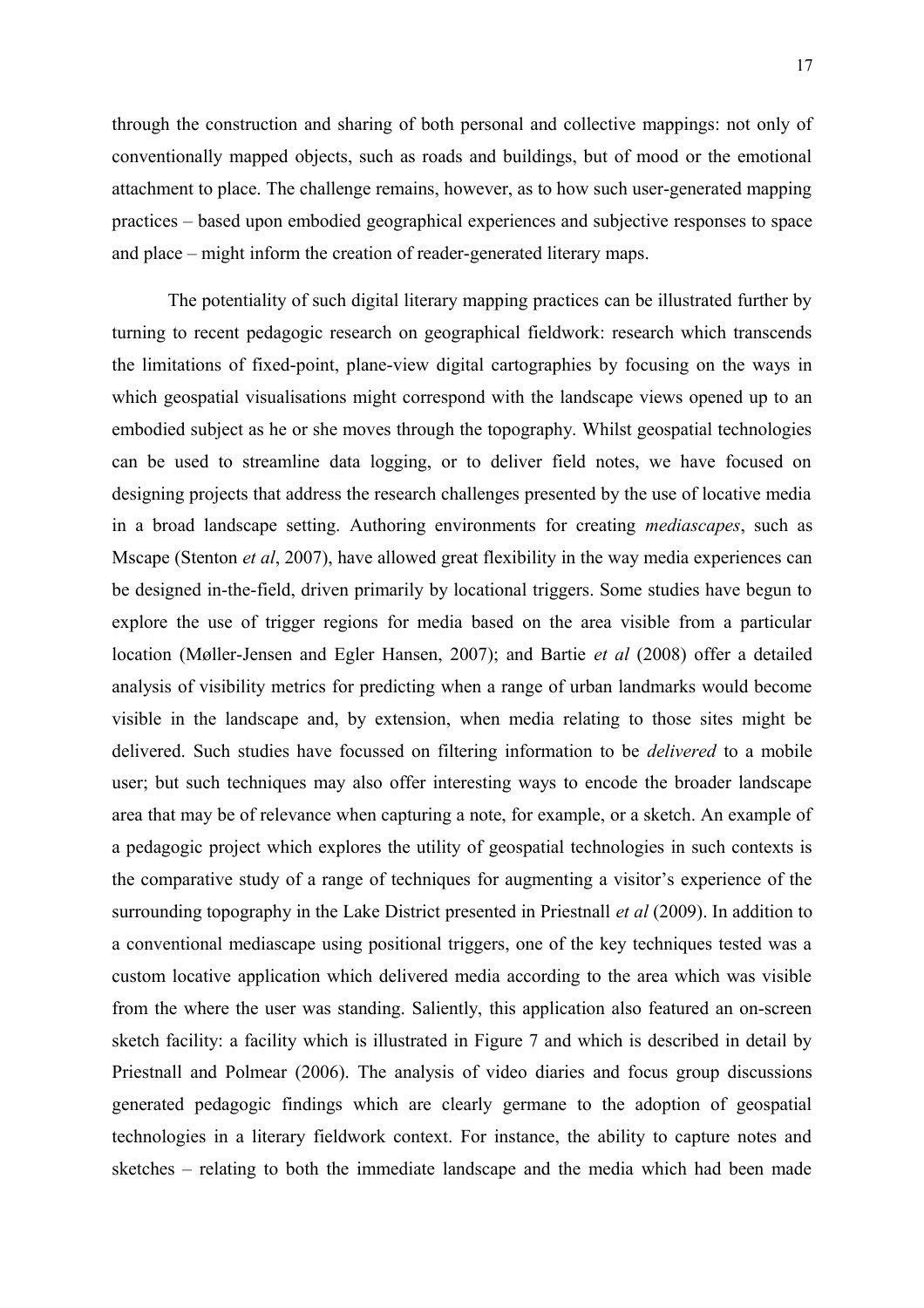available at a particular location – successfully aided the students' field observations. By extension, then, the process of using such technologies to capture a richer sense of the user's in-the-field experience is of great value to the critical literary geographer interested in the reading of literary texts and maps as a phenomenological 'spatial event'. More specifically, the capacity to produce user-generated digital content allows users to follow Hardyment's example by making their own reader-generated literary maps. Research into such processes would, in turn, satisfy the need for greater observation of the use of various forms of cartography in field settings: a key trope which the manifesto for map studies proposed by Dodge *et al* (2009).

[Insert Figure 7 here: Sketch tool with a mobile application.]

A location-aware hypermedia system, therefore, offers a platform for exploring the processes involved with capturing, re-working and portraying literary mappings which mix authorial content with user-generated reflections. The final 'outputs' of such research could be seen to be new cartographies in which the user maps out actual and/or imaginative geographies based upon his or her reading of a particular topographic text: a cartographic product which would provide a digital version of the 'Ransome Geography' map published in Hardyment's critical-creative monograph; but which, crucially, could be displayed alongside – or on top of – extant (literary) maps to add a further, and finely granulated, layer of cartographic intertextuality. Perhaps more importantly, though, the devices would also store the processes involved in the production of these new reader-generated maps, including the physical movements – in and across space and time – of individual readers. As a result, the integration of location-aware hypermedia systems into the work of the spatial critic might open up new forms of literary cartography which are simultaneously sensitive to the (textual and cartographic) intertextuality of particular places and are predicated upon the reader's phenomenological immersion in a specific landscape and environment.

## **Conclusion: Towards Literary Fieldwork**

In conclusion, then, what methodological, conceptual and critical possibilities might be opened up by the movement of digital literary cartography from desktop GIS to technologies which can be used in-the-field? To return to *Swallows and Amazons*, the capacity to place different types of authorial and reader-generated cartographies onto a single platform,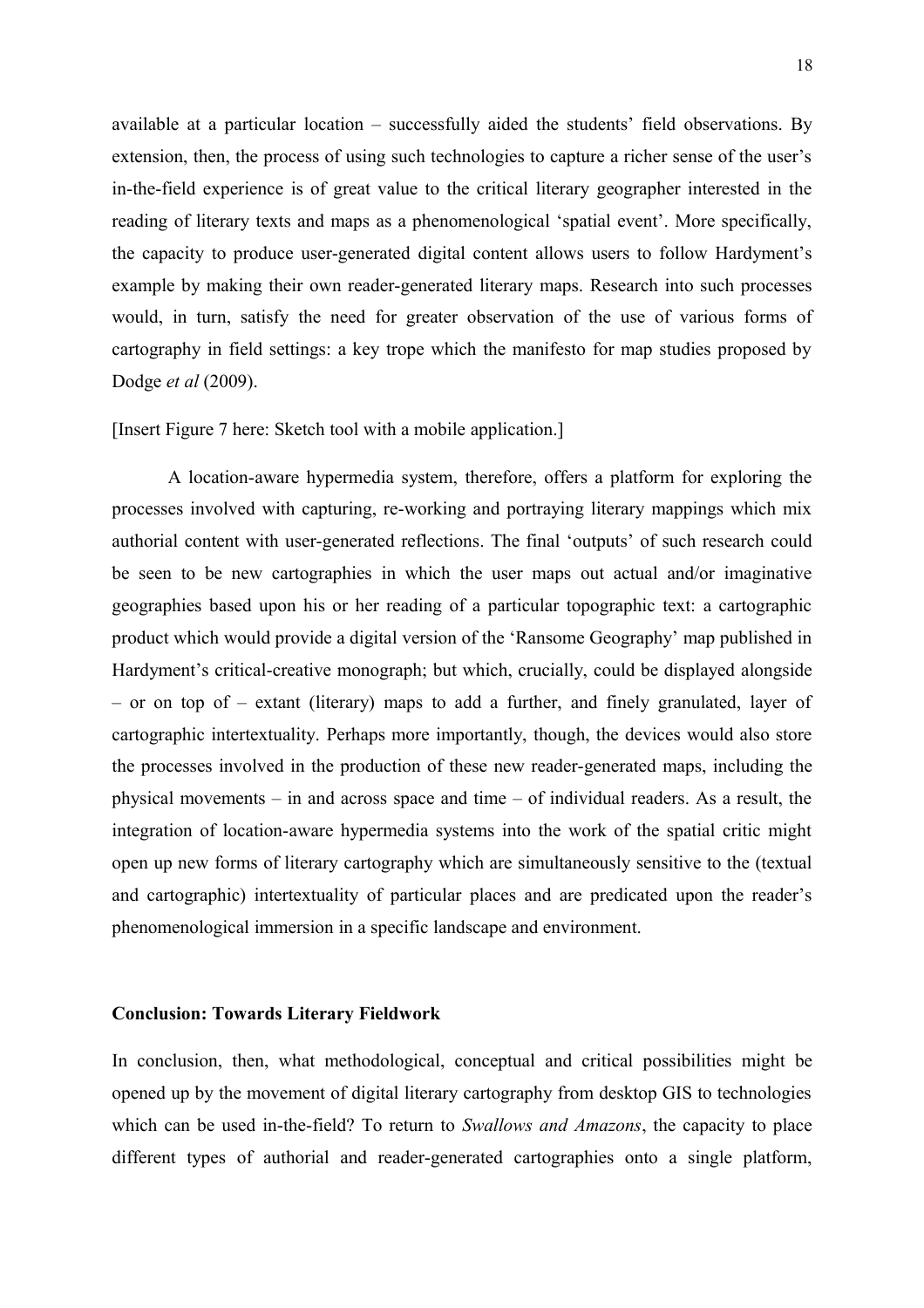alongside Ransome's text, has the potential to enrich the spatial critic's understanding of both the complex relationship between actual and imaginative geographies *and* the multi-layered creative-critical (re-) mapping of the area around Coniston and Windermere. Crucially, such processes will unfold within the landscape itself as the critic follows Hardyment's strategy of retracing the imagined movements of the Walker children across the material reality of the Lake District topography. At the same time, the interwoven practices of in-the-field literary map-reading and map-making will clearly have wider applications and implications. The use of such digital technologies will enhance the genuine interdisciplinarity of contemporary approaches to literary cartography and, through the use of multi-media platforms, will carry the potential to bring together scholars from literary studies, geography and visual arts, to list just three subject areas, whose research interests converge on the imaginative representation of a particular named landscape. The representational limitations of the screen are not unproblematic; but, at the same time, the creation of reader-generated maps within this necessarily confined (re)presentational space will prompt the spatial critic to reflect further upon, through embodied experience, the complexities of cartographic practices and processes $11$ . Ultimately, then, the use of digital technologies points the way towards future developments in literary fieldwork practices. Moreover, these developments which will be predicated upon an enhanced awareness of, and contribution to, the processual intertextuality of literary maps: the way in which literary maps are textual systems of signification and association which are always practised within a spatial context.

#### **References**

Bartie, P. J., Mills, S., Kingham, S. (2008) An Egocentric Urban Viewshed: A Method for Landmark Visibility Mapping for Pedestrian Location Based Services, in **Geospatial Vision: New Dimensions in Cartography,** ed. by Moore, A. and Drecki, I., pp 61-85, Springer, Berlin.

<sup>&</sup>lt;sup>11</sup> The small screen on mobile phones may prompt the return to an efficiency of portrayal reminiscent of more traditional drawings. Some current research on rural mobile mapping involving the Ordnance Survey has suggested a portrayal of GPS routes and associated points of interest which draws inspiration from the 'strip map' style of road maps by John Ogilby. Similarly there are already examples of mobile portrayals which draw inspiration from earlier designs, for example the panorama style representations used by the 'Viewranger' app by Augmentra. (http://www.viewranger.com)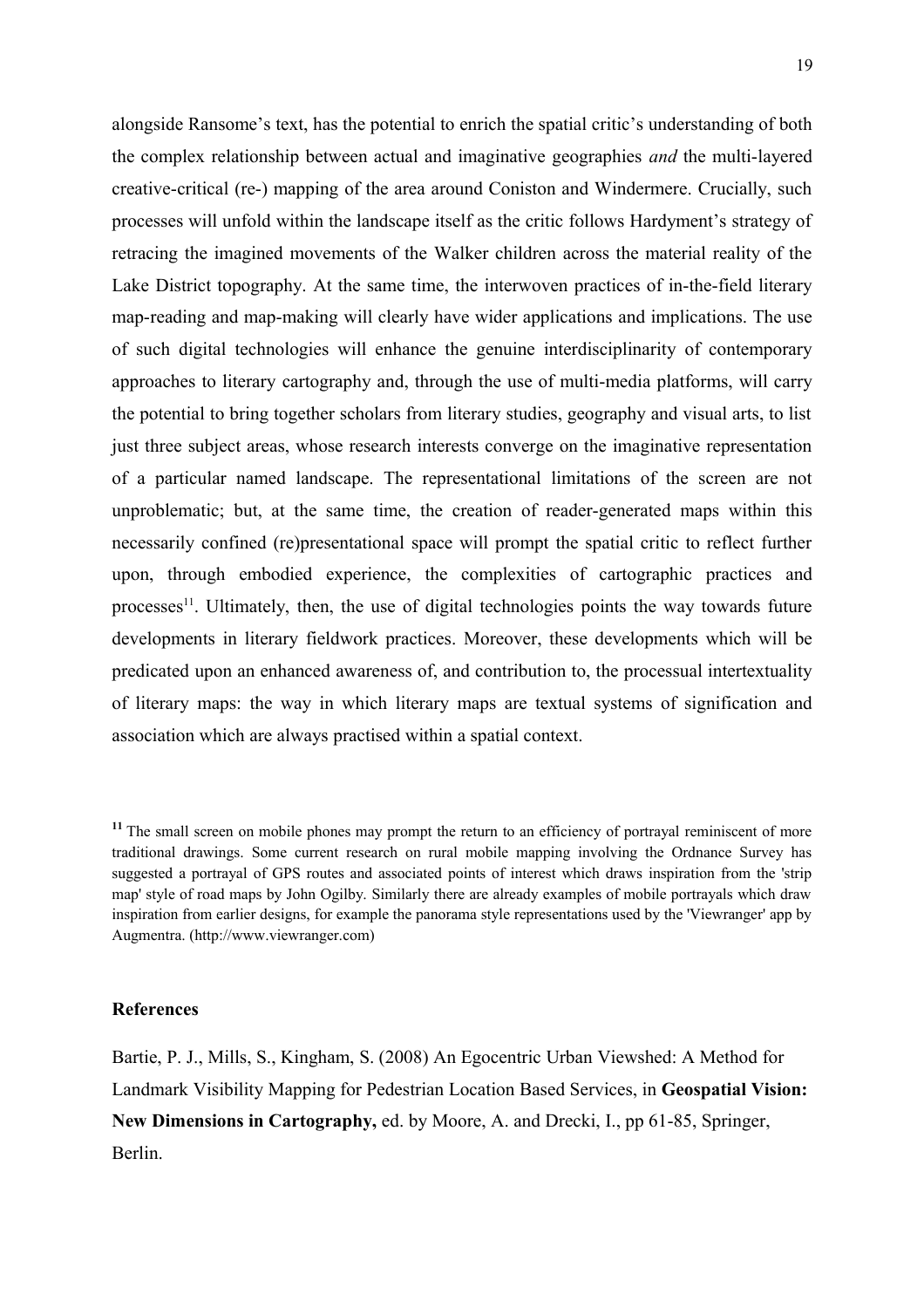Bate, J. (1991). **Romantic Ecology: Wordsworth and the Environmental Tradition**, Routledge, London.

Brogan, H. (2004). 'The Lure of Maps in Arthur Ransome', in **You Are Here: Personal Geographies and Other Maps of the Imagination**, ed. by Harmon, K., pp. 150-3, Princeton Architectural Press, New York.

Carlson, J. S. (2010). 'Topographical Measures: Wordsworth's and Crosthwaite's Lines on the Lake District', **Romanticism**, 16, pp. 72-93.

Cooper, D. and Gregory, I. N. (2011). 'Mapping the English Lake District: A Literary GIS', **Transactions of the Institute of British Geographers**, 36, pp. 89-108.

Corner, J. (1999). 'The Agency of Mapping: Speculation, Critique and Invention', in **Mappings**, ed. by Cosgrove, D., pp. 213-53, Reaktion Books, London.

Dodge, M., Perkins, C. and Kitchin. R. (2009). 'Mapping Modes, Methods and Moments: A Manifesto for Map Studies, in Dodge, M., Kitchin. R. and Perkins C. (Eds). **Rethinking Maps: New Frontiers in Cartographic Theory**, pp. 220-43, Routledge, London.

Dodge, M., Kitchin. R. and Perkins, C. (Eds). (2009). **Rethinking Maps: New Frontiers in Cartographic Theory**, Routledge, London.

Edwards, J. (2006). **Writing, Geometry and Space in Seventeenth-Century England and America**, Routledge, London.

Gregory, I. N. and Cooper, D. (2009). 'Thomas Gray, Samuel Taylor Coleridge and Geographical Information Systems: A Literary GIS of two Lake District Tours'. **International Journal of Humanities and Arts Computing**, 3, pp. 61-84.

Haklay, M., and Weber, P. (2008). 'OpenStreetMap: User-Generated Street Maps', *IEEE Pervasive Computing*, 7, pp. 12-18.

Hardyment, C. (2006). **Arthur Ransome and Captain Flint's Trunk**, Frances Lincoln, London.

Harley, J. B. (2001). **The New Nature of Maps: Essays in the History of Cartography**, Johns Hopkins University Press, Baltimore.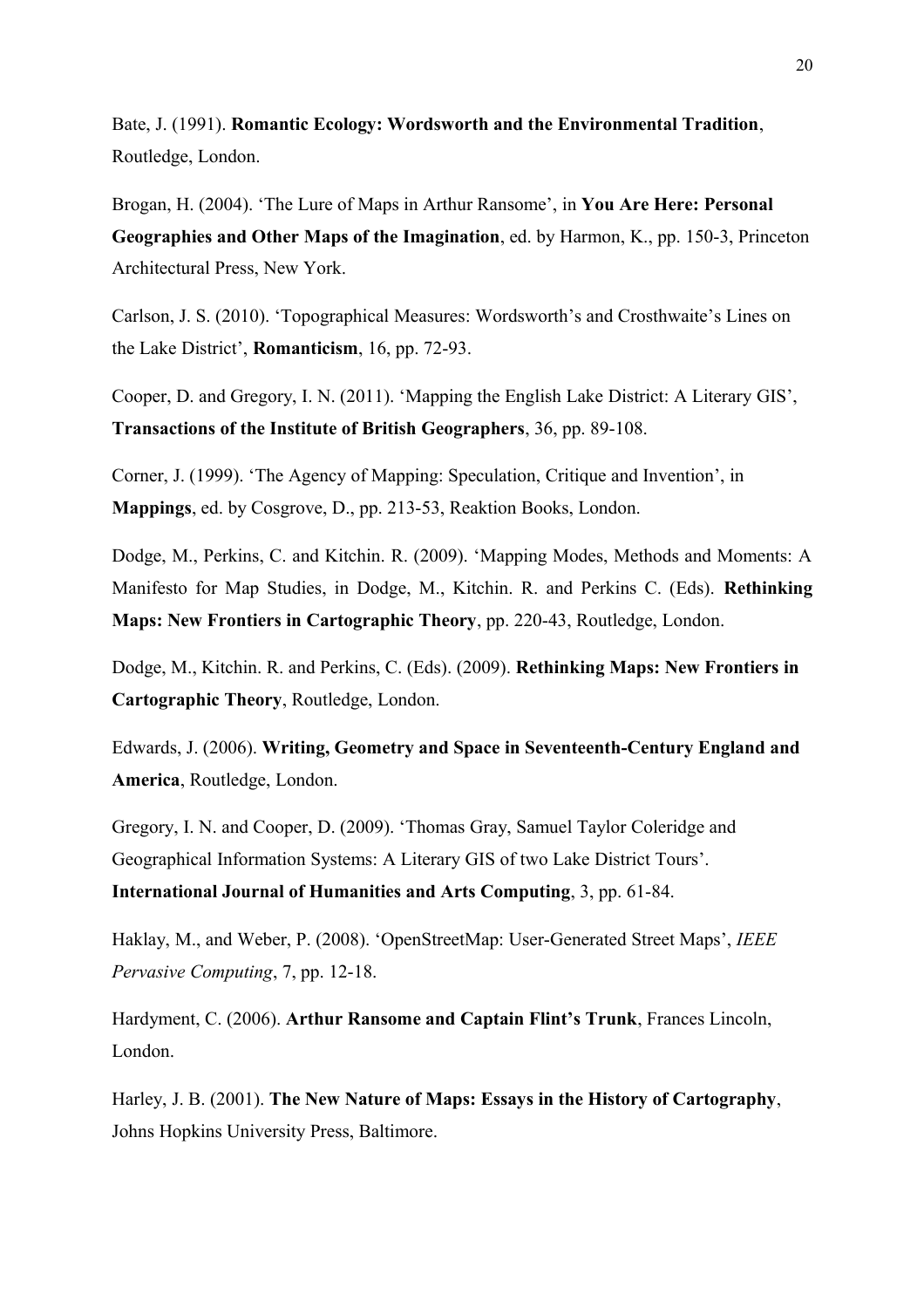Hones, S. (2011). 'Literary Geography: The Novel as a Spatial Event', in **Envisioning Landscapes, Making Worlds: Geography and the Humanities**, ed. by Daniels, S., DeLyser, D., Entrikin, J. N. and Richardson D, pp. 247-55, Routledge, London.

Hunt, P. (1991). **Approaching Arthur Ransome**, Jonathan Cape, London.

Jameson, F. (1991). **Postmodernism, or the Cultural Logic of Late Capitalism**, Verso, London.

Jones, G. (2011). 'Introduction', in **Imagination and Reality: The Art of Arthur Ransome**, pp. 3-4, Brantwood, Coniston.

Joliveau, T. (2009) 'Connecting Real and Imaginary Places through Geospatial Technologies?: Examples from Set-jetting and Art-oriented Tourism', **The Cartographic Journal**, 46, pp.36-45.

Kitchin, R., Perkins, C. and Dodge, M. (2009). 'Thinking about Maps', in **Rethinking Maps: new Frontiers in Cartographic Theory**, ed. by Dodge, M., Kitchin, R. and Perkins, C., pp. 1-25, Routledge, London.

Larios, J. '"Harbours That Pleased Me Like Sonnets": On the Pleasures of Literary Maps', **The Horn Book Magazine**, May/June 2010, pp. 20-5.

Løvlie, A.S. (2009) 'Poetic augmented reality: Place-bound Literature in Locative Media'. **Proceedings of the 13th International MindTrek Conference: Everyday Life in the Ubiquitous Era**, Tampere, Finland, 19-28.

Møller-Jensen, L. and Egler Hansen, J. (2007). 'Towards a Mobile Tourist Information System: Identifying Zones of Information Relevance'. **Proceedings of the 10th AGILE International Conference on Geographic Information Science 2007**, Aalborg University, Aalborg.

Moretti, F. (1998). **Atlas of the European Novel 1800-1900**, Verso, London.

Perkins, C. (2007) 'Community Mapping'**. The Cartographic Journal**, 44, pp. 127-137.

Priestnall, G., Brown, E., Sharples, M., and Polmear, G. (2009). 'A student-led comparison of techniques for augmenting the field experience'. **Proceedings of Mlearn 2009**, Orlando, Florida, October 28th - 30th 2009.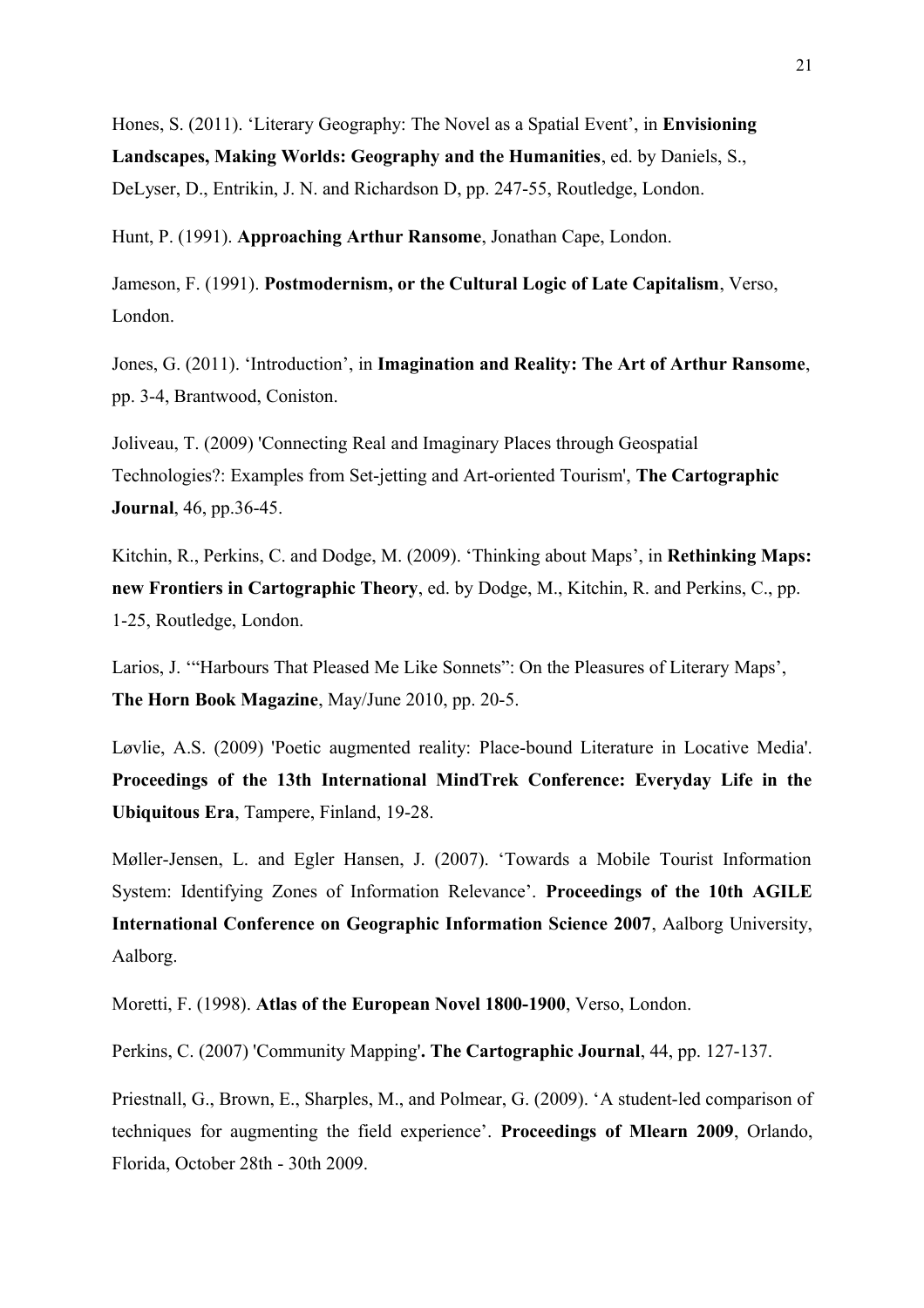Priestnall, G. and Polmear, G. (2006). 'Landscape Visualisation: From Lab to Field'. **[Proceedings of the First International Workshop on Mobile Geospatial Augmented](http://regard.crg.ulaval.ca/) [Reality,](http://regard.crg.ulaval.ca/)** Banff, Alberta, 29-30 May 2006.

Ransome, A. (2010) **Swallows and Amazons**, Red Fox, London.

Stenton, S.P., Hull, R., Goddi, P.M., Reid, J.E., Clayton, B.J., Melamed, T.J., and Wee, S. (2007). 'Mediascapes: Context-Aware Multimedia Experiences'. **IEEE Multimedia**, 14, pp. 98-105.

Thacker, A. (2005/6). 'The Idea of a Critical Literary Geography', **New Formations**, 57, pp. 56-73.

Thielmann, T. (2010) 'Locative Media and Mediated Localities'. **Aether: The Journal of Media Geography** 5, pp. 1-17.